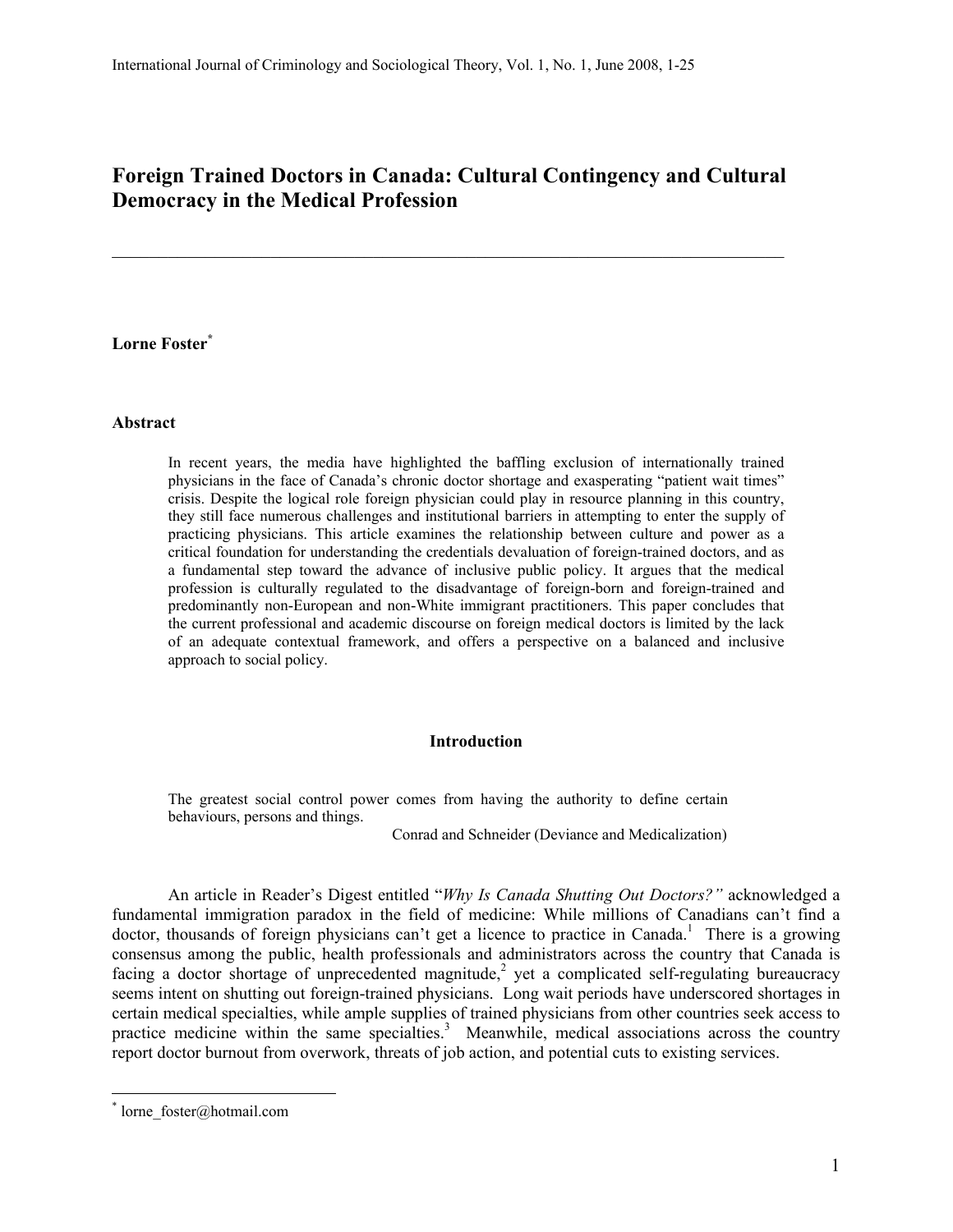Canada's healthcare system, commonly known as Medicare, took shape in the 1950s and '60s, and is designed to ensure that all residents have reasonable access to medically necessary hospital and physician services, on a prepaid basis. Founded on the liberal democratic principles of universality, accessibility, comprehensiveness, portability, and public administration, the system was considered the crown jewel of Canadian social programming and enjoyed both massive public support and international admiration (Grant 1993:401). However, a decade of turbulence has transformed Medicare from icon of social rights and organizational know-how to an apparent state of crisis and public consternation (Lewis et al., 2001:926). A further blow to an already shaken collective psyche was the publication of the international report from the Organization for Economic Co-operation and Development (OECD) that rated Canada's healthcare system 30th in the world in terms of achievement relative to potential. Canada now has one of the lowest ratios of doctors to population in the Western world.<sup>4</sup>

By 2003, Canada had 2.1 practicing physicians for every 1,000 residents, less than half as many as Greece which came in at the top of the scale at 4.4. The list of countries that out-doctor Canada includes the Slovak Republic (3.6), Hungary and Switzerland (both at 3.5) and the Czech Republic (3.4). France, Germany and the Netherlands all had 3.3 doctors per 100,000, roughly a third more than Canada. In 1999, the United States figure was 2.7 for each 100,000 and the United Kingdom figure was 2.0. Despite a significant increase in health spending since the 1990s, Canada's physician workforce remains far below the OECD average for doctors which was 2.9 for each 100,000 of population, and the only countries with a lower number than Canada in 2001 were Mexico (1.5), Korea (1.4) and Turkey (1.3).

Today, an estimated five million Canadians are without a family doctor, and numbers appear to be growing. At present, just 23 per cent of Canadians are able to see a physician the same day they needed one placing this country dead last among the G8 countries when it comes to physician supply (Gulli and Lunau, 2008). Meanwhile, statistics projected for the coming years are not encouraging. The Canadian Medical Association has said that more than one third of this county's doctors are now 55 or older. As a result, further decreases in the number of family physicians and specialists are anticipated over the next decade, as significant numbers have limited or closed their doors entirely to new patients, and many more are on the verge of retirement.<sup>5</sup>

To date, government policy has been limited to simply given more resources to the system, while largely ignoring calls to enhance its comprehensiveness and accessibility (Lewis, et al., 2001). In the emerging knowledge-based-global economy and society, one of the most logical ways to attempt to relieve physician shortages and improve the comprehensiveness and accessibility of the system is by licensing more international medical graduates (IMGs)<sup>6</sup>. Historically, Canada's reliance on IMGs has been in the 20 to 30 per cent range, and it is recurrently acknowledged that the substantial and longstanding contribution of IMGs to the national physician supply has been of significant benefit to Canada.<sup>7</sup> Still, the physician to population ratio continues to expand due to ever-widening gaps in the labour market in relation to the demographic pressures of an aging population and the graying physician pool. As a result, concern over physician shortages across Canada are projected to continue for many years to come, and present a formative "human capital" (Becker, 1975) and resource planning challenge for Canada's healthcare system.<sup>8</sup>

Despite the important role of IMGs for physician resource planning in this country, they still face numerous challenges and institutional barriers in attempting to enter the supply of practicing physicians.<sup>9</sup> Many foreign-trained doctors are unable to obtain jurisdictional licenses to practice in Canada. While some are considered to lack the required preparation, knowledge and skill, others have been unable to confirm or demonstrate their skill levels due to prohibitive workforce policies, limited access to assessment and/or training opportunities, and lack of support to understand the licensure requirements in Canada. Unfortunately, for foreign doctors who have had their credentials devaluated or discounted, and often lack financial resources of Canadian-born residents, the certification processes in the medical specializations are often long and costly. Frequently, these requirements are a duplication of previous training and assessments (Scott, 1996:276). Consequently, a sizable number of individuals with internationally obtained medical training choose instead to leave the medical profession. With the Canadian health-care system strained by financial pressures and growing doctor shortages, it is indeed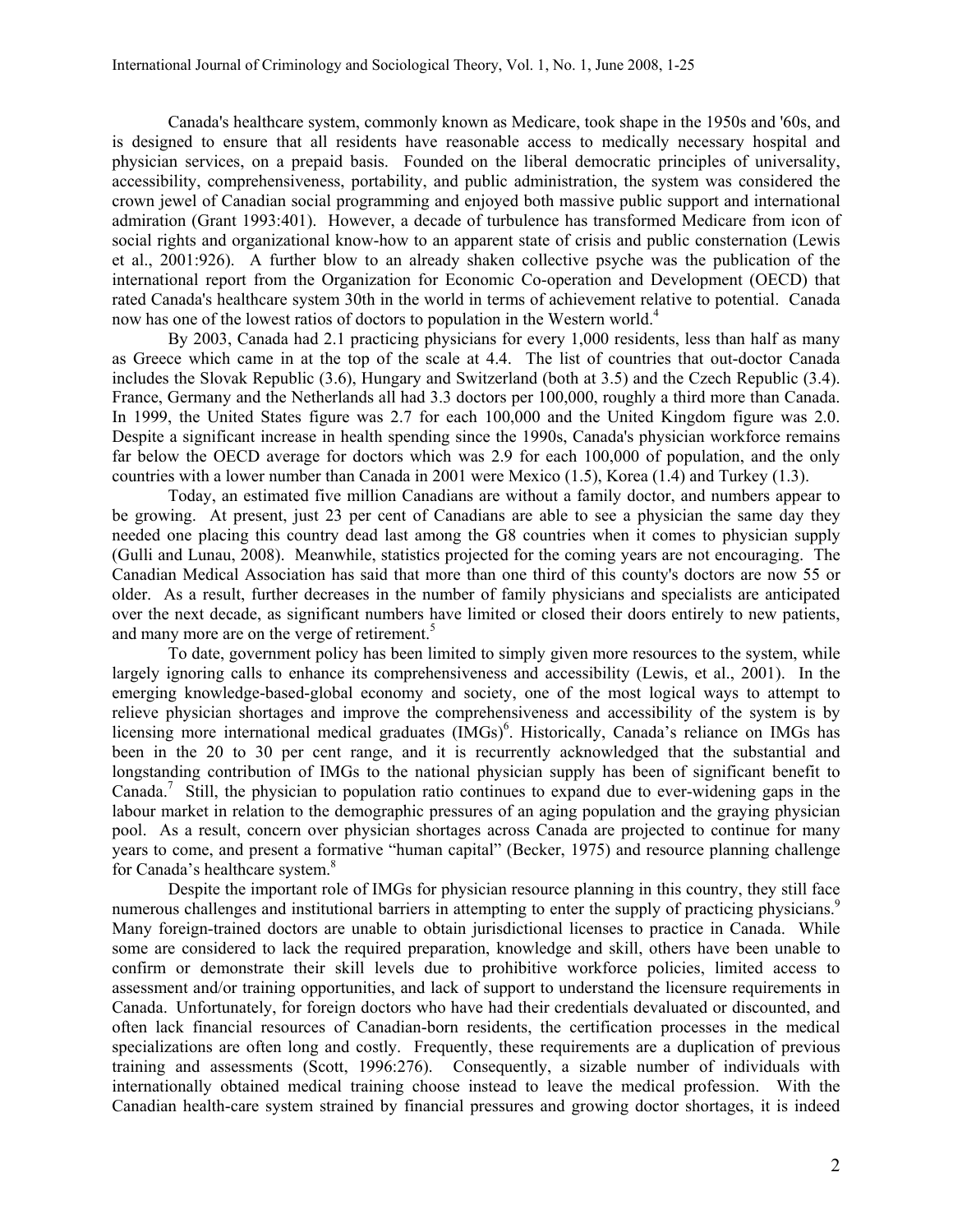frustrating to many medical doctors, and the public who are the stakeholders in the system, that few steps have been taken to effectively address these daunting challenges.

### The Link Between Culture and Power

The Reader's Digest question—Why Is Canada Shutting Out Doctors?—continues to resonate with increasing urgency and mystification. This paper will engage the question by exploring how it is possible for foreign education and learning to go unrecognized in the first place—that is, by interrogating the assumptive reality of the medical profession. The key objective in this regard is to examine the relationship between culture and power as a critical foundation for understanding the credentials devaluation of foreign-trained workers, and as a fundamental step toward the development of social justice perspectives and practice in Canada. Through the understanding of the nature of culture and power in Canadian society, we can begin to examine the differential relationship between foreign-born doctors and the Canadian medical establishment; and begin to see how the medical profession can be understood as a feature of a cultural-based power system that ideologically supports White male privilege. In this respect, the medical profession presents an ideal laboratory to begin to see "the how and the why" of a labour market that is culturally regulated to the disadvantage of foreign-born and foreign-trained and predominantly non-European and non-White immigrant practitioners.

Ghassan Hage's interpretation and use of Bourdieu's (1986) theory of "cultural capital" to explore multiculturalism and race relations in Australia is instructive here. In the book, White Nation, Hage (1998: 19) defines the term "White" as standing for people of European origin while the term "Third World-looking" people denote most of the rest. For Hage, nationality in Australia is played out as in a White fantasy, a fantasy of belongingness as well as control over a territorial space that is identified as an extension of selfhood. I not only belong to the place, but the place belongs to me. The content of this place is its Whiteness, white in the sense of White culture, a culture of (northern) European origins but clearly kin related to Southern Europe as well. The emphasis on 'the look' is important in tracking Whiteness as an organising principle that controls and positions 'ethnics' within the Australian social space. Hage argues that 'White' is not a stable, biologically determined trait, but a "shifting set of social practices" (Dolby, 2000:49). In this respect, the nation (of Australia) represents a circular field, with the hierarchy moving from the powerful centre (composed of 'White' Australians) to the less powerful periphery (composed of the 'others'). The 'others' however are not simply dominated, but are forced to compete with each other for a place closer to the centre.

The professionalization of medicine in Canada can similarly be characterized as a circular field where White male privilege is centred as an institutionalized cultural capital attribute and constitutive feature of the normative order. The normalization of privilege manifests itself when all members of a society, as well as potential newcomers, are judged against the characteristics or attributes of those who are privileged. Typically this is seen as a neutral process: the standard is typically invisible to those who do the judging and deeply embedded in every institutional sphere, as well as immigration policy. Society's members and potential newcomers are subject to the hidden rules and unconscious procedures of Whiteness that inadvertently distort the process of recruitment, entry, treatment, promotion, and/or reward allocation in favour of one group rather than another. In this system, when people, usually the most privileged, succeed, it is seen as the result of individual effort or merit, not due to privilege (Wildman and Davis, 2002). This has been called "internalizing dominance," i.e., all the ways that White people learn they are normal, feel included, and do not think of themselves as "other" or "different" (Sawyer, 1989). White people, particularly males, carry this privilege around with them at all times and everywhere they go and are generally unaware of it. McIntoch (1995: 76-77) describes White Privilege as

an invisible package of unearned assets that I can count on cashing in each day, but about which I was 'meant' to remain oblivious. White privilege is like an invisible weightless knapsack of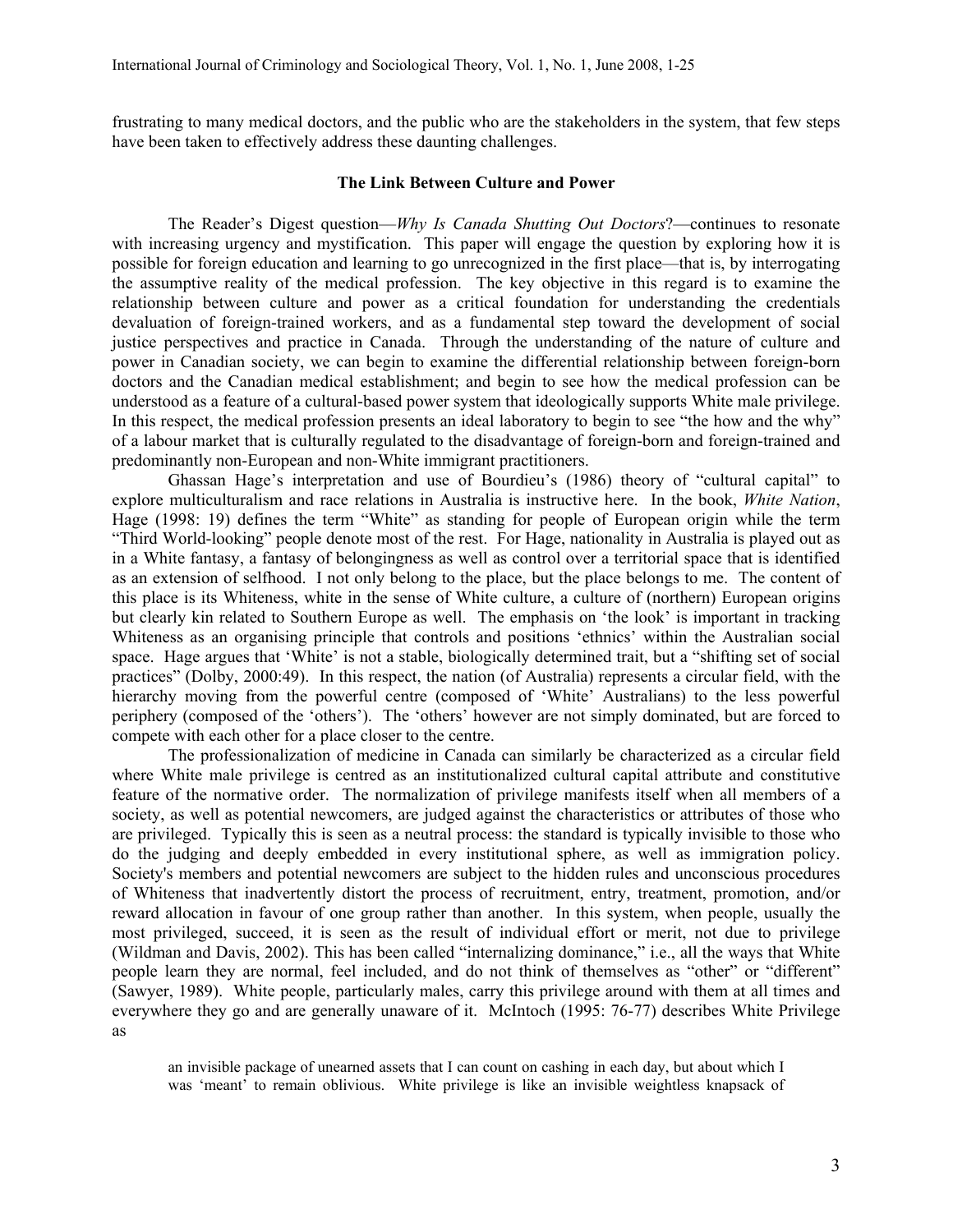special provisions, assurances, maps, guides, codebooks, passports, visas, clothes, compass, emergency gear, and blank cheques.

Foreign credentials devaluation in medicine is not a generic phenomenon, but rather, has a disproportionate impact on people of colour. The degree of cultural distance from the dominant White majority is an important factor in labour market returns. In this respect, various interests and perspectives on credentials devaluation in our society must be understood in the context of a political economy where Whiteness is institutionalized as a form of cultural capital. Context, as Daniel Cohn (2006) argued, is often "a minimal concern to scholars trained to apply the scientific method to find the answer to a given problem." But, "[F]or policy-makers working in a liberal democracy, context must be taken into account and given serious consideration in almost every decision, as it defines the breadth and nature of their opportunity to advance policy" (Cohn 2006:4). Indeed, as Cheung's (2005) recent research suggests, the major limitation of foreign credentials literature in Canada today lies in the categorization of immigrants from an inadequate reference point: either that of the White mainstream, or of an otherwise undifferentiated victim. Rather than establish a theoretical and methodological foundation for sound pubic discussion of social policy, much foreign credentials literature provides a generalized, multipurpose body of knowledge. But, in attempting to provide knowledge that is applicable to all, it provides a body of knowledge that is, in actuality, applicable to none.

 In the following sections of this chapter we will trace the culturally contingent dynamics of the medical profession in Canada, and critically examine how it evolved over the years into a self-regulating institution and a site of social reproduction for elite White males. We will then discuss the integration and settlement patterns of foreign-trained doctors from traditional (European) and non-traditional (non-European) source countries, the cultural matrix for the professionalization of medicine, and the social consequences of "credentialism" manifested in unrecognized education and learning in a diversified labour market. This information provides a glimpse of the theoretical and methodological possibilities for minimizing unnecessary barriers in the medical profession, accelerating the integration of immigrant professionals into the national economy, and facilitating the transfer of skilled immigrant doctors to under-serviced communities. This in turn might eventually contribute to the development of a consistent and fair system that meets the physician human resource needs of the Canadian public and considers the interests of both international and Canadian medical graduates.

#### The Dialectic of Culture and Power as Methodology

 The dialectical relationship between cultural and power has received widespread attention all around the world from theorists and researchers alike. However, it is generally acknowledged that John Porter's (1965) seminal analysis of Canada's "vertical mosaic" kick-started the dialectical view of culture and its link to social power as essential to understanding the logic that supports dominant and subdominant relationships in Canadian society. Inherent in this view is the notion that culture does not function in a social vacuum, but rather as a system that is characterized by social stratification and group tensions. This perception of culture, as Porter argued, provides an excellent starting point for conceptualizing ethno-racial issues related to dominant and subdominant cultures in terms of relations of power.

This dialectical view of culture, as Richard Johnson (1983:11) argued, incorporates the following three principles

The first is that cultural processes are intimately connected with social relations, especially with class relations and class formations, with sexual divisions, with the racial structuring of social relations, and with age oppression as a form of dependency. The second is that culture involves power and helps to produce asymmetries in the abilities of individuals and social groups to define and realize their needs. And the third … is that culture is neither autonomous nor an externally determined field, but a site of social differences and struggles.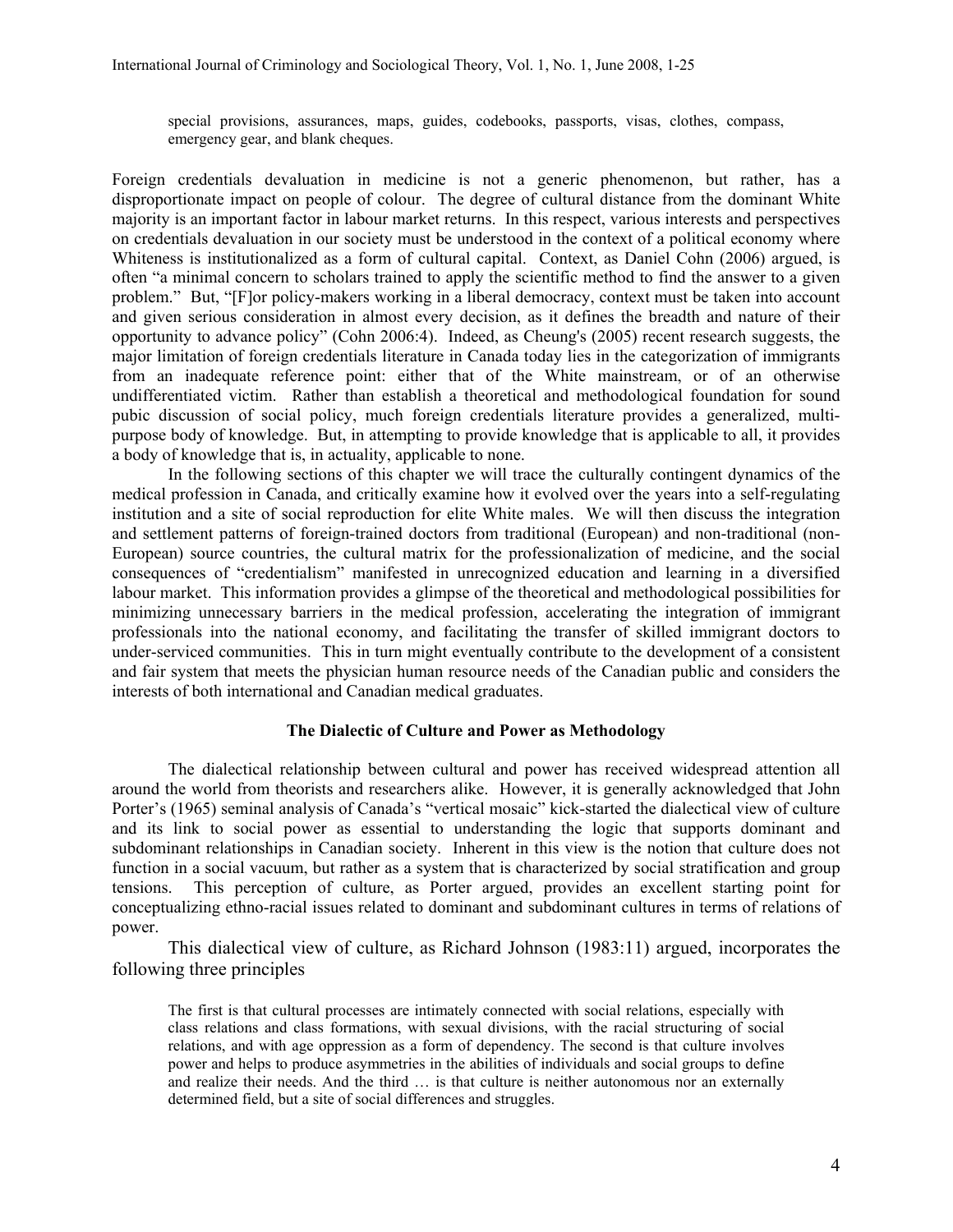Culture in this view—in contrast to the conventional anthropology concept of culture defined as an allembracing neutral category or artifact that contains the traditions and values of diverse groups (see Mead, 1964; Boas, 1982)—provides a sociological method for looking at the dynamics of subdominant cultures and how relations of power and culture directly impact on the lives of differentiated groups, played out in major social institutions and in the workplace. Generally speaking, the dominant culture refers to ideologies, social practices, and structures that affirm the central values, interests, and concerns of those who are in control of the material and symbolic wealth of society. Subdominant cultures are maintained in exploitative conditions and relations not only through the dominant culture's function to legitimate the interests and values of the dominant groups, but also through an ideology that functions to marginalize and invalidate cultural values, heritage, language, knowledge, and lived experiences, all of which constitute essential elements for the survival of subdominant cultures. Keeping this in mind, it is also important to note that subdominant cultures are situated and recreated within life processes of society that are strongly informed by relations of domination, resistance and affirmation.

In this respect, culture is understood as the shared and lived principles of life, characteristic of different groups as these emerge within asymetmetrical relations of power and fields of struggle. The meaning and nature of culture, as such, is derived out of the lived experiences of different social groups and the practical activities of ownership, control, and the maintenance of institutions. From this perspective, the structures, material practices, and lived relations of a given society are not in themselves a unified culture, but rather a complex combination of dominant and subordinate cultures that serve the function of the society itself. A phenomenon that is forged, reproduced and contested under conditions of power and dependency that primarily serve the dominant culture (Giroux, 1983).

A dialectical view of culture is present to the issue of power and to the nature in which cultural relationships are structured and perpeturated within and between groups. Hence, dialectical discourse is located in a multidimensional approach to understanding the conflict-based complexity of social stratification and ethno-racial hierarchy. An implicit but important assumption drawn from this dialectic of culture is that if the workplace is to move toward a context of "cultural democracy" (Ramirez and Castaneda, 1974; Darder, 1991; Marri, 2003),<sup>10</sup> then it must be recognized that the ability of individuals from different cultural groups to integrate into the workplace is related to the power that certain groups are able to wield in the social order.

#### The Professionalization of Medicine

 In contemporary society the profession of medicine has consistently maintained a labour force status as one of the highest paid and most respected occupations in Canada. In 2005, for instance, a national level study of occupational prestige in Canada was collected by telephone interviews. The survey included prestige ratings of the 26 major groups in Canada's National Occupations Classification (NOC).<sup>11</sup> Specialized Physicians rank first on the list of top jobs in Canada, while General Practitioners and Family Physicians rank third just behind Judges.

The term profession and professional signal a special position in the political economy which truly distinguishes them and the problems they have at work from those in other occupations. It is in this connection that Friedson (2001) calls a "profession" any occupation that seeks to fully control its own work. We now live in a world that is profoundly dependent on organized bodies of specialized knowledge and technique. As sociologists Dingwall and Fenn (1987: 53) point out, professional licensure is a theoretical solution to certain organizational problems which are intrinsic to any complex society. In this respect, "credentialism" can be understood as the modern occupational device that sustains monopolies and cultural closure in the professional labour market (Freidson, 2001: 204). Credentials are an institutionalized form of cultural capital associated with the emergence of the professionalization of work, which is ideological grounded in evolving traditions of capitalism, liberalism and modernity (Visano, 2006).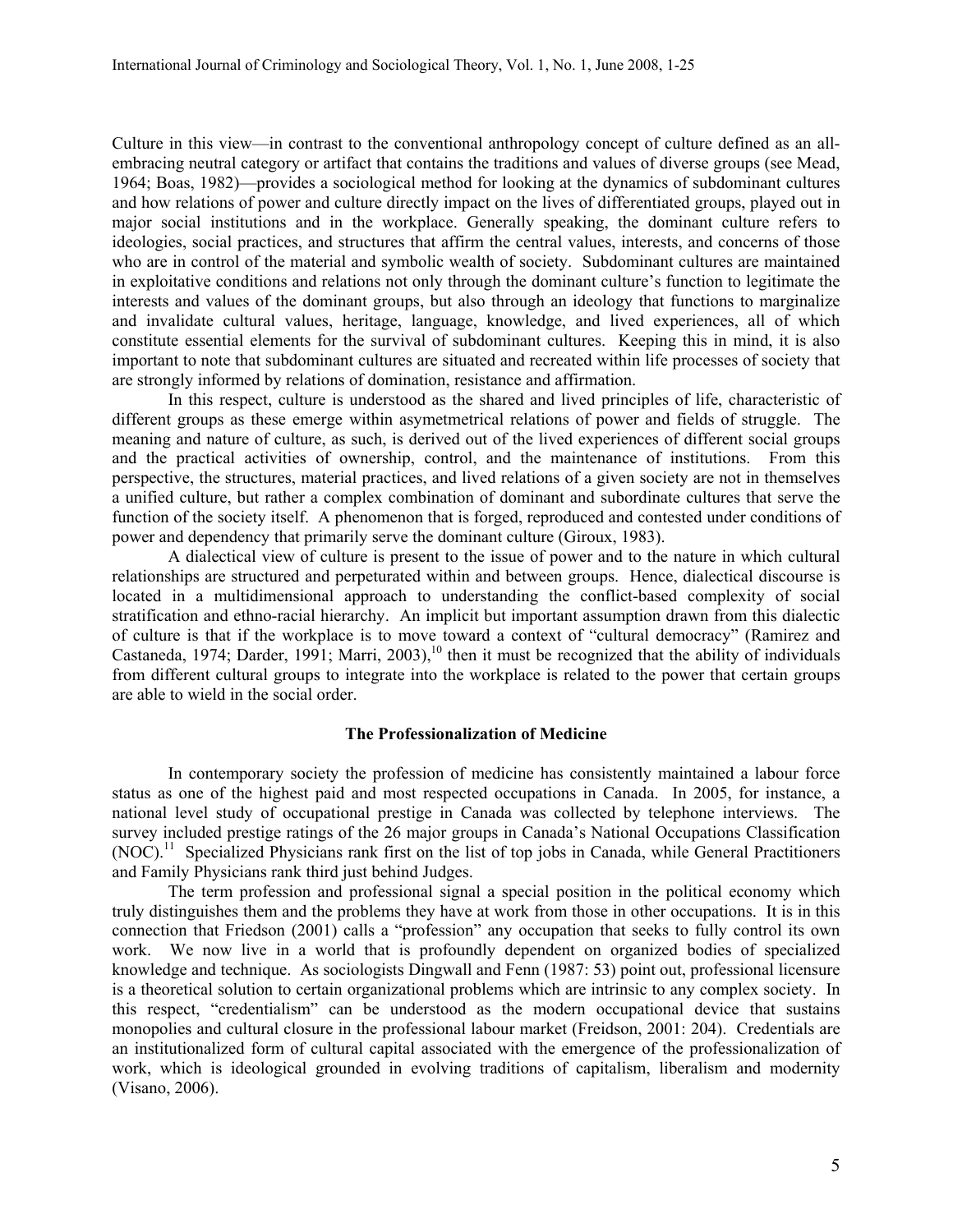Roy Porter's (1997) famous analysis of the history of healthcare in advanced capitalism as a binary between the "professionalization of medicine" and the "medicalization of society" is relevant here. Traditionally, the physician simply patched up sick people. But over the past two centuries, Porter notes, medicine has gradually asserted a more central role in the ordering of society, staking claims for a mission in the home, the workplace and the law courts. Medicine transformed from being a negative enterprise of healing the sick to being a positive project of health promotion, i.e., keeping an eye on the apparently healthy to ensure that they do not succumb to sickness through poverty, ignorance, or inappropriate behaviour. The success of medicine, Porter argues, has allowed it to expand its empire and create a selfregulating and self-perpetuating professional aristocracy; but also, has led to ever 'inflated expectations' of medicine which, when unfulfilled, has created increasing disenchantment and public scrutiny. The result, he argues, has been the creation of a 'therapeutic state.'

This historical narrative on the professionalization of medicine and the medicalization of society, also involves the institutionalization of a medical establishment dominated by a White male elite that maintains ownership of skill or credential assets and control of high positions. As Erik Olin Wright (1985) argued, in advance capitalist society, exploitation of one group by another does not only occur through control of property or the means of production (as Marx had insisted), but through ownership of skill or credential assets and control of high positions within organizations as well (Krahn, 1998: 167). This medical elite approach the Foucauldian notion of governmentality or the processes whereby a particular section of a population assumes the role of self governance as well as the governance of others. The definition of elites by Wodak and Matouschek (1993:226) identifies elites in the following ways

Elites . . . may be seen to comprise those who in one form or another dominate public discourse . . . . Elites are those who initially formulate and evaluate the various issues regarding minority groups. By virtue of their ability to determine an initial set of public discursive parameters, these elites are thus able to formulate an ethnic (cultural) consensus.

Roy Porter's (1997) work and historical perspective leads him to believe that if contemporary medicine is to continue to be recognized in the patina of Samuel Johnson's original accolade 'the greatest benefit to mankind', it will have to redefine its limits even as it extends its capacities. Part of this redefinition may come from confronting diversification of the workforce, and moving toward a context of cultural democracy, where individuals from different groups are recognized to have the ability to express their cultural truths. In this discourse on democracy, any occupational theory of workplace relations must challenge how occupational meanings and values are structured and perpetuated in professions like medicine through the social mechanisms of economic and political control found in the society at large.

Professions as they are constituted in advanced capitalist societies, tend to hold a monopoly over the exclusive right to perform a particular kind of work in the marketplace, thus creating a labour market shelter (Freedman, 1976; Freidson, 2001: 198). Here, the institutions of professionalism remain largely intact because complex, esoteric knowledge and skill is difficult to organize in any other way than by some kind of protective monopoly and expert authority (Freidson, 2001: 208). The idea of "professionalism" then, both requires and refers to training of an incumbent by members of an occupational group. Upon completion of their training, they are provided with a credential that serves as a qualification for entry into the labour market. The professionalization of medicine and the credentialization of the occupational membership are now routinized features of contemporary Canadian and North America life.

Of course, this was not always the case. In Victorian Canada, when the country was first confederating the nation, there were no such things as medical schools in the fashion of today. Someone in the1800s who was not feeling particularly well, may have consulted a physician, or with equal conviction they may have elected to rely on a traditional healer in their community, or a midwife, or a person dealing in patent medicines, or a Thomsonian who advocated herbal remedies, or a homoeopath who believed that the more diluted the medicine the greater its potency, or a leech therapist who used bloodsucking or carnivorous aquatic or terrestrial worm for the practice of bloodletting, or a person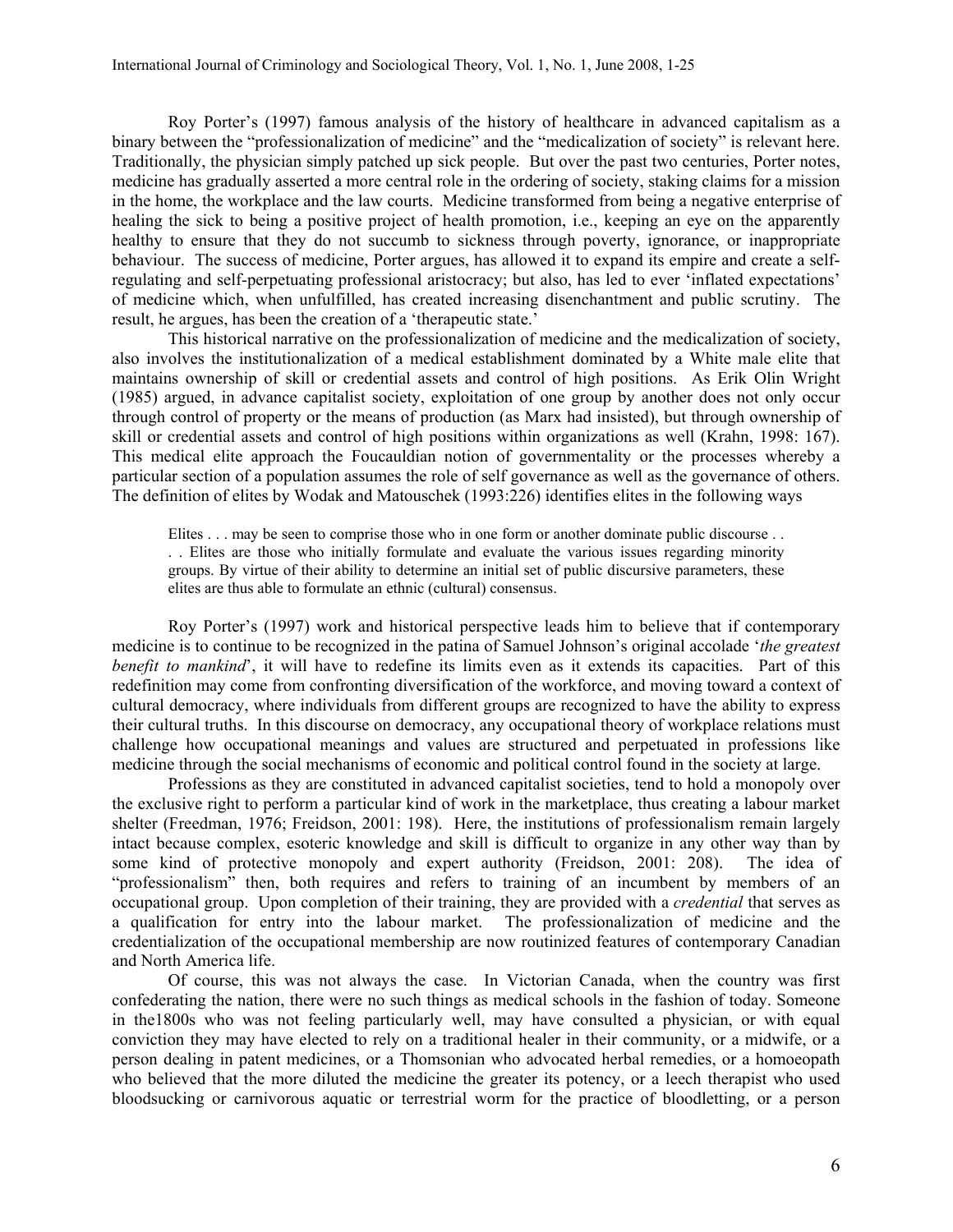dealing in patent medicines, or anyone else reputed to have a special gift for healing. The point is, allopathic medicine in which disease is treated "by methods or drugs antagonistic to the manifestations of the disease being treated" (Edginton 1989:4; Henslin and Nelson, 1996:544) was commonly recognized as one of the many ways of treating illness. As historian Wendy Mitchinson (1993: 394) has noted, few medical schools existed in Canada in the mid-nineteenth century, and "the newly licensed physician had to face an array of competitors."

 The few medical schools that were opened in 1800s were similar to religious sects today: they competed for clients and represented different claims to the truth. That is, they had competing philosophies about what caused illnesses and how to treat them effectively. Often not even a high school diploma was required for admittance to such schools. Training was short, there was no clinical training, and lectures went unchanged from year to year. Until 1823, the only medical training available in Canada was through apprenticeship (Henslin and Nelson, 1996: 544). An aspiring doctor would be indentured, often as a boy, to a practicing physician for three to seven years. The training itself "was a kind of servitude with much drudgery. The pupil learned to draw teeth, to cup, to bleed, and dress minor wounds. He might also have to look after the preceptor's horse and bring it around, saddled and ready" (MacDermot 1967: 110). There were no course prerequisites, entrance exams, or formal lectures, and the role of physician was often fused with other roles. Although provincial examining bodies slowly developed to control licences, many doctors continued to practice in defiance of the law. Moreover, while medical journals often printed complaints about "quacks and unlicenced practitioners penalties were rarely enforced (Henslin and Nelson, 1996:544). However, by the end of the nineteenth century, training in an allopathic medical school and the receipt of a university degree had become "the normative route accepted by licensing boards across the country" (Mitchinson, 1993: 25).

The founding of the Canadian Medical Association (CMA) in 1867 meant the effective end of pluralism in Canadian medicine, and the primacy of the scientific model of medicine as promoted by the allopaths (Mitchinson, 1991: 23). When physicians began to join forces to challenge their competitors, the medical establishment in Canada started to dominate the division of labour in which it worked by controlling both the provincial institutions which licensed it and related occupations for unlicensed practice. The CMA was able to have laws passed to restrict medical licences to graduates of approved schools, and to ensure that only graduates of those schools could train the next generation of physicians. In short, by controlling the education and licensing of physicians, the CMA silenced most of the competing philosophies of medicine. So, for instance, in 1869 Ontario created its own College of Physicians and Surgeons who could through its board of directors "certify potential candidates for licence, examine candidates (with some exceptions), and most significantly, determine the standard of medical education or training." By forming societies, physicians could restrict the practice of medicine to those of like training and orientations. As Edginton (1989: 137) has pointed out: "Its motive in restricting entry to the practice of medicine was not to protect the health of the population (by eliminating quacks), but to create a medical monopoly."

The elimination of competitors not only paved the way for medicine to become big business, but also to be consolidated around a White, male elite. The end of pluralism in medicine was coterminous with the institutionalization of the human capital of the dominant group as the cultural capital for the whole medical field. Only a select group of White men—a "priesthood" of medicine—was allowed to diagnose and treat medical problems (Henslin and Nelson, 1996:546). They were delegated with the exclusive authority to determine what was right for people's health. As Milner (1956) noted, only they could scribble the secret language (Latin) on special pieces of parchment (prescription forms) for translators (pharmacists) to decipher. Since only physicians could prescribe state-regulated drugs or order the use of diagnostic and treatment technology, both pharmaceutical and medical technology firms, along with hospitals and the insurance industry, were political allies who supported the policy positions of the profession (Freidson: 2001:182). As the legal gatekeepers who controlled the consumption of medical products and the use of facilities, those industries sought primarily to persuade physicians to prescribe their products, use their technologies, and patronize their facilities. This select group of pale males was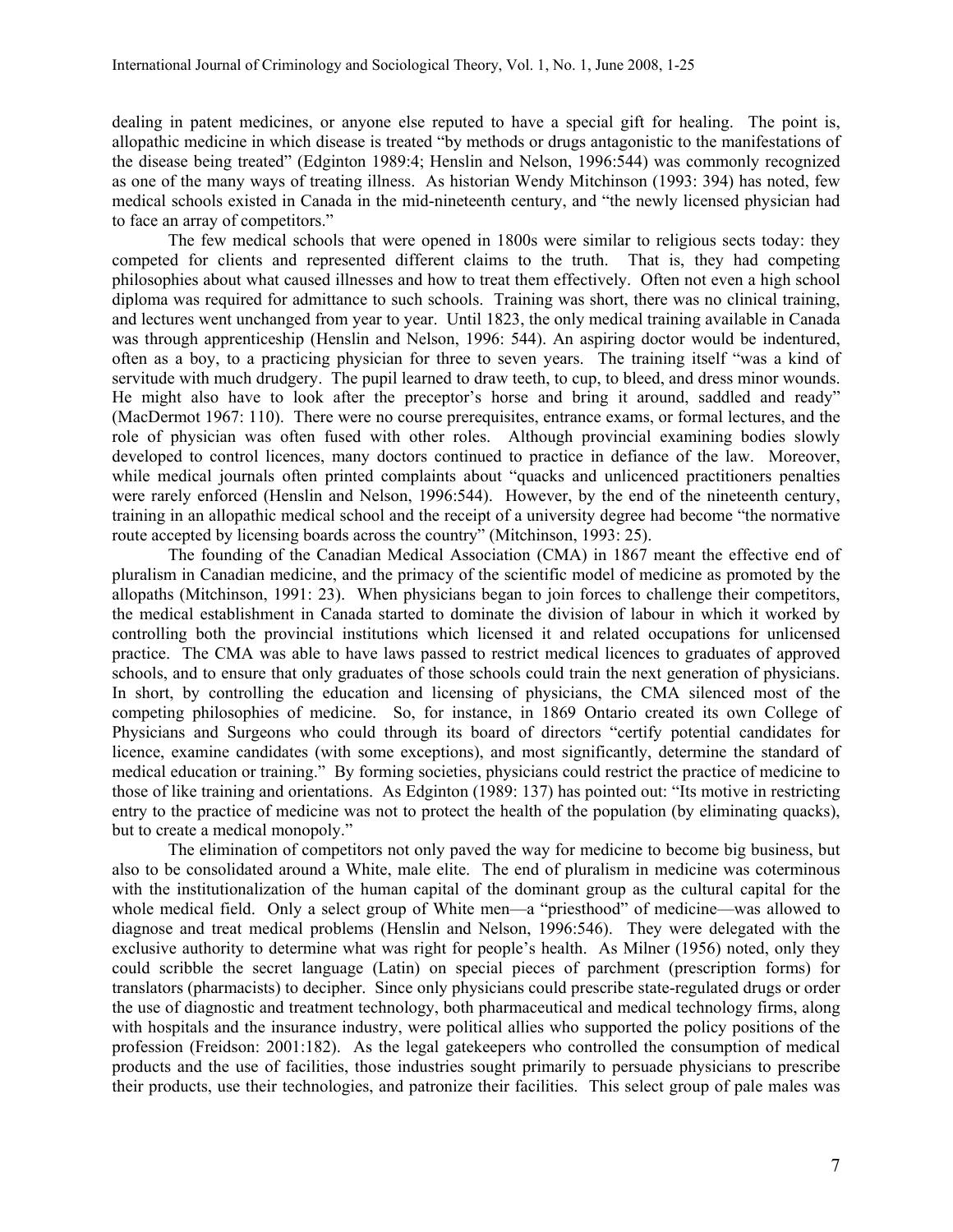able to shape itself into the most lucrative profession in the country. As a consequence, the well-financed medical associations exercised considerable political influence and labour market control.

These important historical developments in the medical labour market have been greatly stimulated by the supportive ideological structure accompanying the professionalization of health practice. In the occupational transformation and establishment of medicine into a profession the ideology of "public safety" has come to dominate policy discourse, supplemented by the ideology of the "credentialed expert." As Cyril Chantler (1998: 1670), Dean of the Medical and Dental School at King's College London put it: "The cardinal principles of medical ethics are to protect life and health, to respect autonomy, and to strive for equity and justice." Part of the ideology of public safety asserts that health professionals are motivated much more by their dedication to serving the public and doing good work than they are their own material self-interest. Yet, the unusually and consistently high incomes of physicians throughout the history of professionalized medicine would seem to belie the occupational ideology, and negate the ideology of the credentialed expert interested only in disinterested service. Aside from that, the economic privilege at the centre of the ideological struggles against competitors of the past, remain at the heart of the struggles today. This privilege consists in creating what Weber (1978) called a "social closure," or holding a monopoly over the exclusive right to perform a particular kind of work in the marketplace, thereby creating a labour market shelter. Social closer is secured in contemporary society through the institutionalized cultural capital of the credential certification process. The social instrument which sustains the labour market shelter in professions like medicine is a credential testifying to the successful competition of professional controlled training. For the profession of modern medicine, like other regulated professions, monopoly (social closure) and credentialism (cultural currency) became the key elements of economic privilege (Friedson, 2001).

The success of the medical profession has lead to what Peter Conrad (2007) called "The *Medicalization of Society.*" Medicalization describes a process by which non-medical problems come to be defined and treated as medical problems, usually in terms of illness and disorder. Ancillary to the increasing medicalization and expanded markets, the medical profession has increased and expanded control over those markets. So, for instance, medicalization studies by sociologists and feminist scholars have shown how women's problems have also been disproportionately medicalized and then colonized by (White) men. This is manifested in studies of reproduction and birth control, child birth, infertility, premenstrual syndrome, fetal alcohol syndrome, eating disorders, sexuality, menopause, cosmetic surgery, anxiety and depression (Riessman 1983).

Midwifery is a classic historical example of "internal colonization" (Blauner, 1972), that is, how elites use institutions to deny minority groups access to society's full benefits. It had been the custom in Canada, as elsewhere, for midwives to deliver babies. Pregnancy and childbirth were considered natural events for which women were best equipped to help women. It was also considered indecent for a man to know much about pregnancy, much less see a woman deliver a baby. Some midwives were trained; others were simply neighbourhood women who had experience in childbirth. In many European countries, midwives were licensed by the state; they still are. In both Canada and the United States, physicians came to see midwives as business competitors (Rothman, 1994).

As physicians grew more powerful politically, and more expansive in their market outlook, they launched a bitter campaign against midwives, attacking them as "dirty, ignorant, and incompetent" and even calling them a "menace to the health of the community (Henslin and Nelson, 1996:547). For example, even though few knew anything about delivering babies, physicians in the United States used their new organizational clout in persuading many states to pass laws that made it illegal for anyone but a physician to deliver babies. In Canada, the Victorian Order of Nurses, (founded in 1897 by the National Council of Women to assist rural women who otherwise lacked access to medical care), originally included midwifery in its work. However, as Mitchinson (1993:396) observes, "the opposition of the medical establishment in Canada was so great to what it saw as an infringement of its prerogatives that the idea was allowed to die." The struggle is not yet over, and nurse-midwives and physicians still clash over who has the competency and right to deliver babies.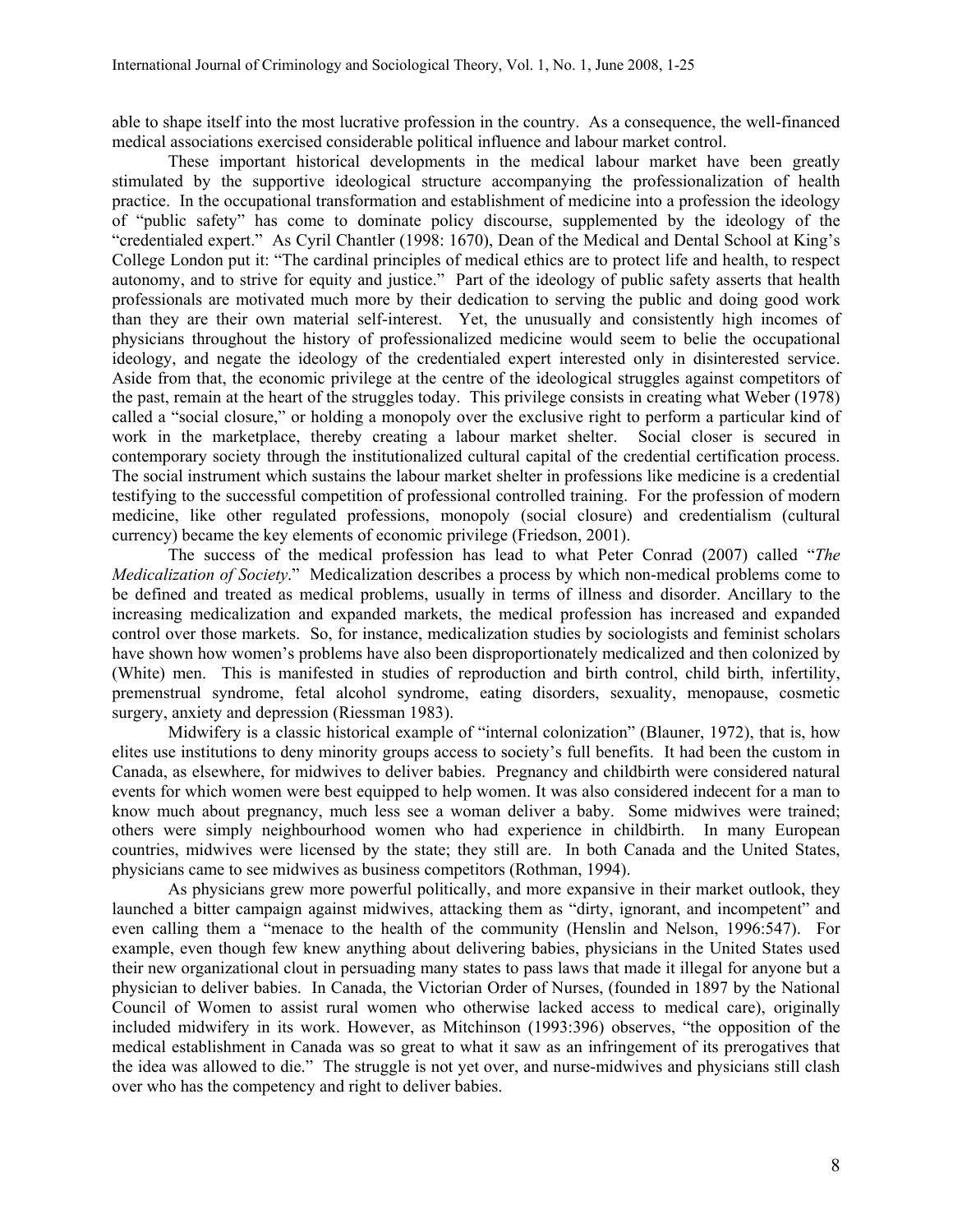Political power derived from genetic elitism was central to sanctioning male physicians' success in expanding their domain over what had been women's work. The key to the internal colonization of women's work here was the ability to redefine pregnancy and childbirth as a medical condition rather than a natural event. To eliminate midwives, White male medical professionals launched a campaign of images, stressing that pregnancy and childbirth were not "normal." What is normal here, or "normalized" is the White male privilege of physicians. Their new definitions, which flew in the face of the millenniaold tradition of women helping women to have babies, transformed pregnancy and childbirth from a natural process into a "medical condition" that required the assistance of an able male. As Henslin and Nelson (1996:547) observe, "[W]hen this redefinition made childbirth 'man's work,' not only did the prestige of the work go up – so did the price."

This social biology perspective in early Canadian medicine and its connection to genetic hierarchy, is both an historical and constitutive part of the conventional wisdom and collective consciousness of the Western world. So, the White medical establishment was not unique in its attitudes toward genetic determinants of gender and race. The books of Herbert Spencer, for instance, expounding on what has come to be known as "Social Darwinism" (see Hawkins, 1997), were read by millions of North Americans, and he had many outspoken disciples among writers, scholars, judges, politicians, editors, clergymen and businessmen. The theory was born with Darwin's (1959) The Origin of Species where he expounded on the scientific model of evolutionary advance through competition and survival of the fittest. Darwin had hit upon his great organizing principle in biology—i.e., natural selection—while reading Malthus on the dynamics of population. The principle was then crystallized in the social context again by Spencer who argued that through struggle and conflict certain societies and groups came out on top. Any interference with the process of struggle would have and adverse effect on social development, encouraging poorer quality stock to increase at the expense of the superior. Superior races and groups could become polluted by mixing with inferior races and groups, or by social policies which did anything to alleviate the struggle. It was the "Nordic" and "Aryan" races which these doctrines elevated to highest rank among human beings. Through such theories, imperialism and aggression was viewed as serving a principle of general social evolution (Porter, 1965: 62).

Meanwhile, it was not until 1951 that Elinor Black became the first woman head of a Canadian medical school department, Obstetrics and Gynecology, at the University of Manitoba and Winnipeg General Hospital. Similarly, while Anderson Ruffin Abbotts earned his licence from the Medical Board of Upper Canada in 1861 as the first African Canadian doctor (Hill, 1981), historically the representation of people of colour in the medical field in Canada has been negligible. By curtailing entry to the profession and by specifying what other "para-medical" practitioners could and could not do, the White male medical establishment relegated women and people of colour to the periphery of medicine and ensured their own status, prestige, and high incomes (Henslin and Nelson, 1996: 546).

#### From Genetic Determinants to Cultural Determinants

During the 1930s, scientists began to raise serious doubts not only about Social Darwinism, but also about the scientific validity of the concept of "race" itself (Barkan, 1992). Since the 1950s, the scientific consensus has been that racial classifications of humanity are arbitrary, that genetic differences between groups are small, and that genetic differences are behaviourally insignificant (Montagu, 1972). More and more, ethnoracial boundaries and identities were viewed as flexible, negotiated, and historically variable. In this respect, it is now recognized that "race" is not an inherent characteristic of individuals, but is socially constructed, taking on a particular meaning in each historical and geographical context. This did not lead to the conclusion, however, that race and ethnicity are unimportant aspects of late modern society. Rather, as W.I. Thomas's famous dictum contends, if people define situations as real they are real in their consequences (Thomas and Znaniecki, 1918: 79). Even though critically scrutinized "race" is a hollow biological concept, and even though ethnoracial identities and boundaries are neither fixed nor unchanging, many people believe in the existence of race, and organize their relationships with others on the basis of those beliefs. Therefore, race is an important part of our social reality.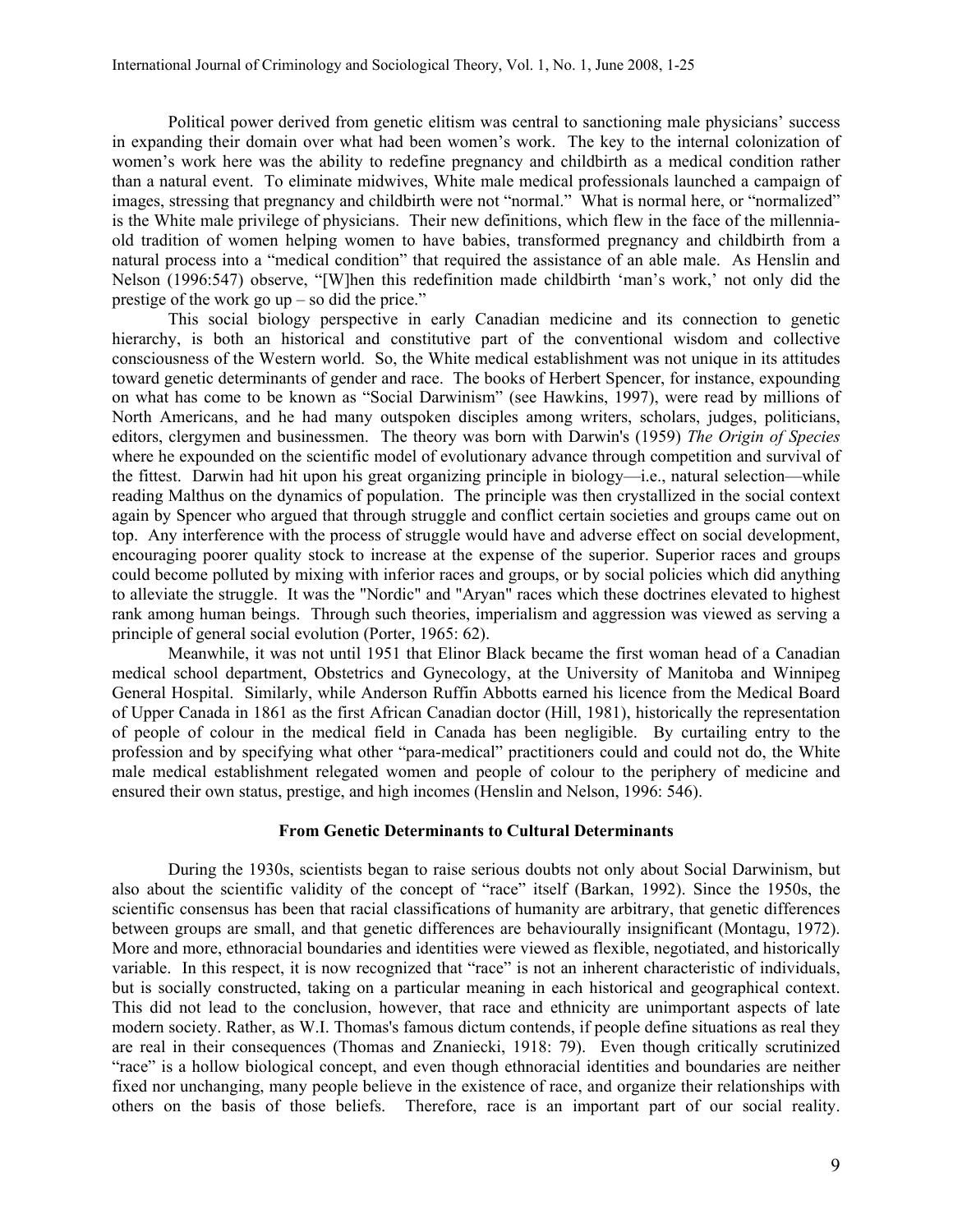Analytically, however, race is no longer predominately viewed as a biological reality, but rather, a relational reality.

In this connection, Sleeter wrote "that what White people know about the social world is generally correct, but only for understanding White people" (1992:211). She referred to the perspective of most White people about race as "dysconscious racism," a term she borrowed from Joyce King. King wrote that "[D]ysconscious racism is a form of racism that tacitly accepts dominant White norms and privileges. It is not the absence of consciousness (that is, unconsciousness) but an impaired consciousness or distorted way of thinking about race as compared to, for example, critical consciousness" (1991:135). Dysconsciousness has manifested itself in the distorted mainstream consciousness of the credentialed foreigner. For example, in her analysis of the United States Immigrant Survey for 2003, Joni Hersch, a Professor of Law and Economics at Vanderbilt University Law School, found that new lawful immigrants to the U.S. who have lighter skin color and are taller have higher earnings, controlling for extensive labor market and immigration status information, as well as for education, English language proficiency, outdoor work, occupation, ethnicity, race, and country of birth. Immigrants with the lightest skin color earn on average 8 to 15 percent more than comparable immigrants with the darkest skin tone. Each extra inch of height is associated with a 1 percent increase in wages. The skin color advantage is not due to preferential treatment of those with lighter skin color in country of birth or to interviewer bias. The findings of this paper are consistent with discrimination against new immigrants on the basis of variations of skin color where Whiteness is the qualitative denominator (Hersch, 2007).

In contemporary discourses on gender and race, research suggests that the genetic elitism of the past has given way to a "cultural imperialism" and an attendant dysconsciousness regarding the colourcoded high-status professions like medicine. So the former genetic determinants of social classification have been superceded by cultural determinants of social classification/polarization. Here, bodies are ascribed race and gender identities that are not linked with biological ranking, but rather, are associated with different culturally embodied competencies. So, what is race? The what-ness of a race is a "privilege and classification" discourse that locates and defines social positioning in relations to a White cultural omega point. Today, "race" bridges the gap between public space and cultural space.

Indeed, a critical examination of the contemporary concept of 'race' (Winant, 2000) defines it as a cultural, political and economic construct which classifies people according to the phenotype (skin colour and other physical traits). Therefore, race is still an important part of contemporary social reality in that it draws on interactive distinctions between the privileged and the non-privileged, the dominant and the subdominant. Through the control of major social institutions the dominant culture is able enforce and reproduce its authority. Though science has now shattered the link between genetic determinants and "social classification," thereby demonstrating that the concept of race is indeterminate, "race" remains embedded in values of the dominant culture and perpetuates privilege and disadvantage in our society (Winant 2006). The dominant culture can manipulate "race" in order to exercise control over and justify the exploitation of subdominant groups (ergo: the "racialized other").

Or to put it another way, cultural domination is no longer a subset of genetic elitism, but rather, in contemporary society genetic domination is a subset of cultural elitism. Immigrant doctors of colour continue to be colonized and subjected to a "secondary imperialism" (Carroll, 1989; Dua, 1999) in the political economy of medicine. Recent studies have begun to show how ethnoracial identity embodies competencies that signify differentiated cultural capital in the labour force (Bannerji, 1996; Richmond, 1994; Galabuzi, 2006). This is to say, while genetic determination of social categories may have little currency in contemporary science or everyday work-life, the difficulties immigrants of colour encounter in the recognition of their foreign credentials can be understood as a systematic process of labour-market exclusion, facilitating the reproduction and maintenance of a Whitestream economics and practice. Those who hold a valued position may have an interest in defining it in such a way that it cannot be occupied by anyone other than the possessors of properties identical to their own (Bourdieu 1984:151; Bauder, 2003:702).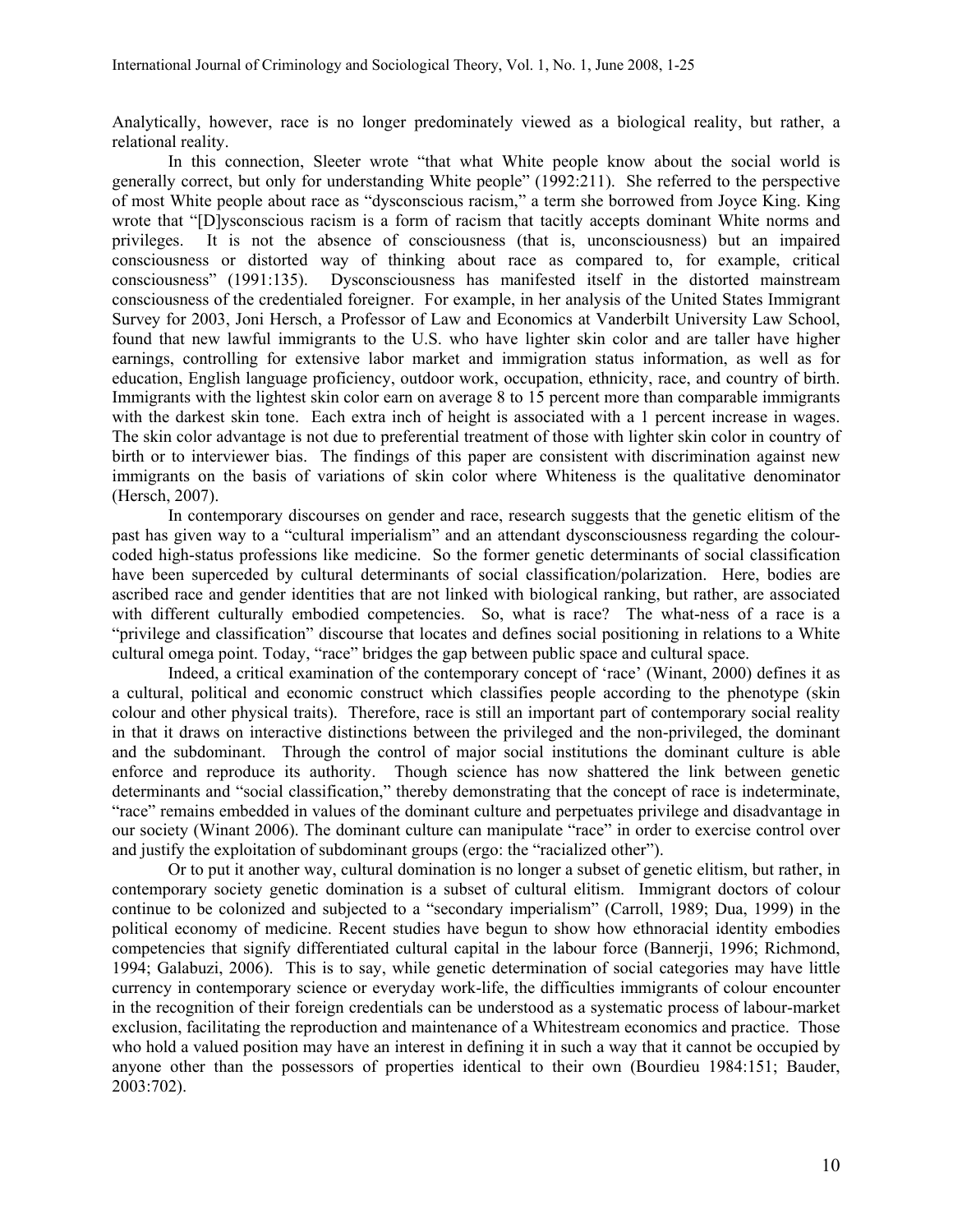The modern monopoly of professionalism is not directly "over real property, wealth, political power, or even knowledge, but rather over the *practice* of a defined body of intellectualized knowledge and skill, a discipline." (Friedson 2001:198). The monopoly of professionalism is affected through the ability to define the entry requirements into the practice, and the performance measures of success. While the modern profession of medicine has grown into a high-tech and self-governing enterprise with a special position in the political economy, it is significant to note that the professionalization of medicine and credentialization of occupational membership are also sites of social reproduction and the perpetuation of the status quo. The modern monopoly in field of medicine is the result of a historicalpolitical struggle to define the treatment of "medical conditions" and to relegate the responsibility for "the health of the population" as the province of a White, male elite, and cultural territory controlled by White malestream thought.

Here, as Bauder (2003) argues, institutionalized cultural familiarity in the licensing criteria enforced by regulatory bodies are processes of distinction that undermine immigrants' access to the professions relative to Canadian-born and Canadian-trained applicants. In addition to assessing the value of non-Canadian credentials, the Medical Council of Canada and other medical regulatory authorities in the provinces—supported by federal and provincial legislation—attempt to reproduce the social and cultural integrity of the professional membership by requiring applicants to internalize cultural competency norms specific to the profession as it is practiced in Canada. Credentialism and licensing procedures can thus facilitate the cultural exclusion of immigrant practitioners, circumscribe their identity as high-risk interlopers, and trivialize their skills and potential contributions to society, all without any reference to race. Accordingly, a self-regulating medical elite can enforce the reproduction of themselves through the differential treatment of foreign and mainstream Canadian-educated workers through a rigorous certification system(s) defining "competency" that favours individuals who best fit the mainstream of Canadian education and experience to the disadvantage immigrants (Bauder, 2003). Moreover, this form of credentialism in the medical profession radiates outwards from a cultural hub of Whiteness in such away as the degree of disadvantage and exclusion correlates to an economic geography where foreign immigrants are roughly situated along a scale from the Global North to the Global South.

Indeed, some of the toughest definitional standards affecting cultural closure on the basis of embodied competencies are imposed by the medical profession (Bauder, 2003:702). Physicians interested in a permanent position in Canada will require full licensure. This will involve, as a minimum, writing the Medical Council of Canada (MCC) licensing exams, and, unless your postgraduate training is "approved and accredited" post graduate training it is nearly impossible for a foreign-trained physician to obtain the additional training required once in Canada, as most post graduate training programs admit only graduates from Canadian medical schools. The situation for the specialists is similar. The Royal College of Physicians and Surgeons of Canada (RCPSC) consider acceptable only international postgraduate education from institutions in the UK, Ireland, Australia, New Zealand, South Africa and Singapore. International postgraduate education obtained in other countries either does not meet RCPSC criteria or are deemed "inconclusive".<sup>12</sup>

Physician licensing also falls under the jurisdiction of the medical regulatory authorities in each province. Forms of licensing vary by province, but there are two general classes: full and provisional. The requirements for a full licence in Canada are nearly uniform, with the standard requirement being the Licentiate of the Medical Council of Canada. The requirement for a physician to have completed postgraduate medical training in Canada is an obstacle for IMGs wishing to obtain a full licence. However, provisional licences allow IMGs to practice without passing the Medical Council examinations (and completing the requisite Canadian postgraduate medical training). Thus, many IMGs start their careers in Canada by practicing under a provisional licence. The nomenclature for provisional licences varies across provinces, with such licences being called "public service," "restricted," "defined," "conditional," or "temporary." In remote and underserviced regions of Canada, medical services provided by provisionally licensed IMGs are vital. Typically, provisionally licensed IMGs are hired to meet an immediate shortfall of physicians; they obtain a provisional licence to gain entry to practice and tend to fill positions that Canadian medical graduates will not take (Audas, Ross and Vardi, 2005).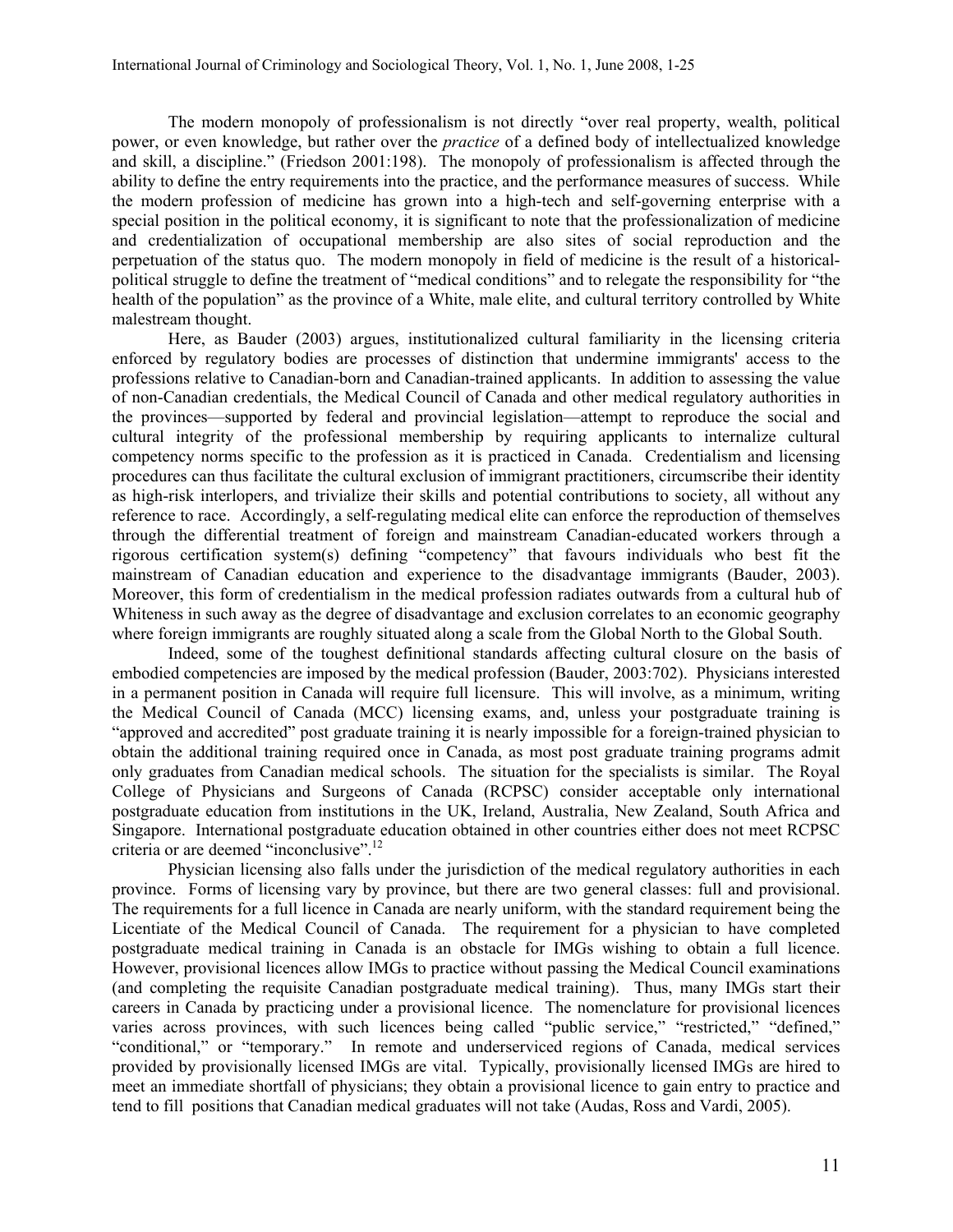The Ontario International Medical Graduate Clearinghouse recently outlined the latest assessment eligibility procedures for medical licensure and contemporary training programs in the province of Ontario (Foster, 2004). The clearinghouse is the primary academic credentials assessment server in the province, and its assessment program is comprised of three pools of candidates allocated according to their medical specialty and immigration status as residents or temporary employment visa holders. All tolled, the program offered 200 entry level positions in 2005, which is comparable to the entry level openings of the largest medical schools (in fact, currently the entry level enrollment of the University of Toronto Medical School is the largest in the world with approximately 214).<sup>13</sup> In addition, the clearinghouse "objective is bringing order to the system" by act as a liaison between governments, regulatory bodies, medical schools and hospitals to streamline the process (Foster, 2004:7). From this assessment server perspective, the goal is to begin looking at the Ontario doctor shortage from a systemsoperation approach rather than a plugging-gaps approach, which includes increasing the ability for assessing physicians and a comprehensive physician resource strategy (Foster, 2004).

At present, however, rigourous certification systems throughout the country favour individuals with Canadian education, training and experience, and disadvantage recent immigrant from predominately non-traditional, non-White source countries (Statistics Canada, 2006, 2003a, 2003b). Over the period from 1996 to 2005, "non-traditional," "visible minority" source regions (namely, Africa and the Middle East, Asia and Pacific, and South and Central America) have accounted, on the average, for close to 80 percent of annual immigration to Canada (Citizenship and Immigration Canada 2006, p. 27). Hence, the result of global credentialism for Canadian medicine is a racialized, two-tiered occupational structure. Due to this segmented labour market, immigrants suffer from occupational downgrading or deskilling, and are often forced to switch careers and experience loss of social status.

## The New Institutionalized Cultural Elitism and Cultural Territoriality

Credentialism and professional licensure has created a 'competency lens' in the field of modern medicine that embodies the dynamic tensions between cultural contingency and cultural democracy. The former Executive Director of the Office of Rural Health for Health Canada, John Wootton, alluded to both the cultural contingency of educational credentials and the possibilities of cultural democracy in the medical profession when he acknowledged there is an absence of evidence suggesting a correlation between the quality of care provided with the original location of medical education. "In fact", he said, "there is likely to be greater inter-practitioner variation independent of location of training than there is variation as a result of training."<sup>14</sup>

Most international physicians do not feel that they lack the qualifications or competence, but rather, they perceive they are differentially perceived and treated in the application and assessment process through rules and procedures that are culturally biased and arbitrary. Boyd and Schellenberg (2007) note, for instance, that while medical associations require demonstration of language proficiency for reasons of public safety, there can be significant disparities between licensing associations and applicants as to what constitutes acceptable levels of language "proficiency." Case studies reveal that professional immigrants are told that their language skills are insufficient when in fact they believe their language proficiencies are good. "At issue here may be different perceptions over the number of words that are known or considered to represent a good level of language skills, the knowledge of technical terms used in Canada, and accent" (Boyd and Schellenberg 2007:7).

One 'performance versus perception' study in 2005 by the Institute for Clinical Evaluative Sciences found that doctors trained internationally provide the same level of care for heart attack patients as Canadian physicians. The study concluded that this information places the care provided by internationally trained doctors "into perspective" and should reassure patients and policy makers about their ability to deliver high quality heart attack care. Researchers tracked more than 127,000 Ontario heart attack patients admitted between 1992 and 2000 to acute care hospitals. They compared the mortality rates, and use of secondary prevention medications and invasive cardiac procedures of patients treated by international medical graduates versus Canadian medical graduates. The mortality rates of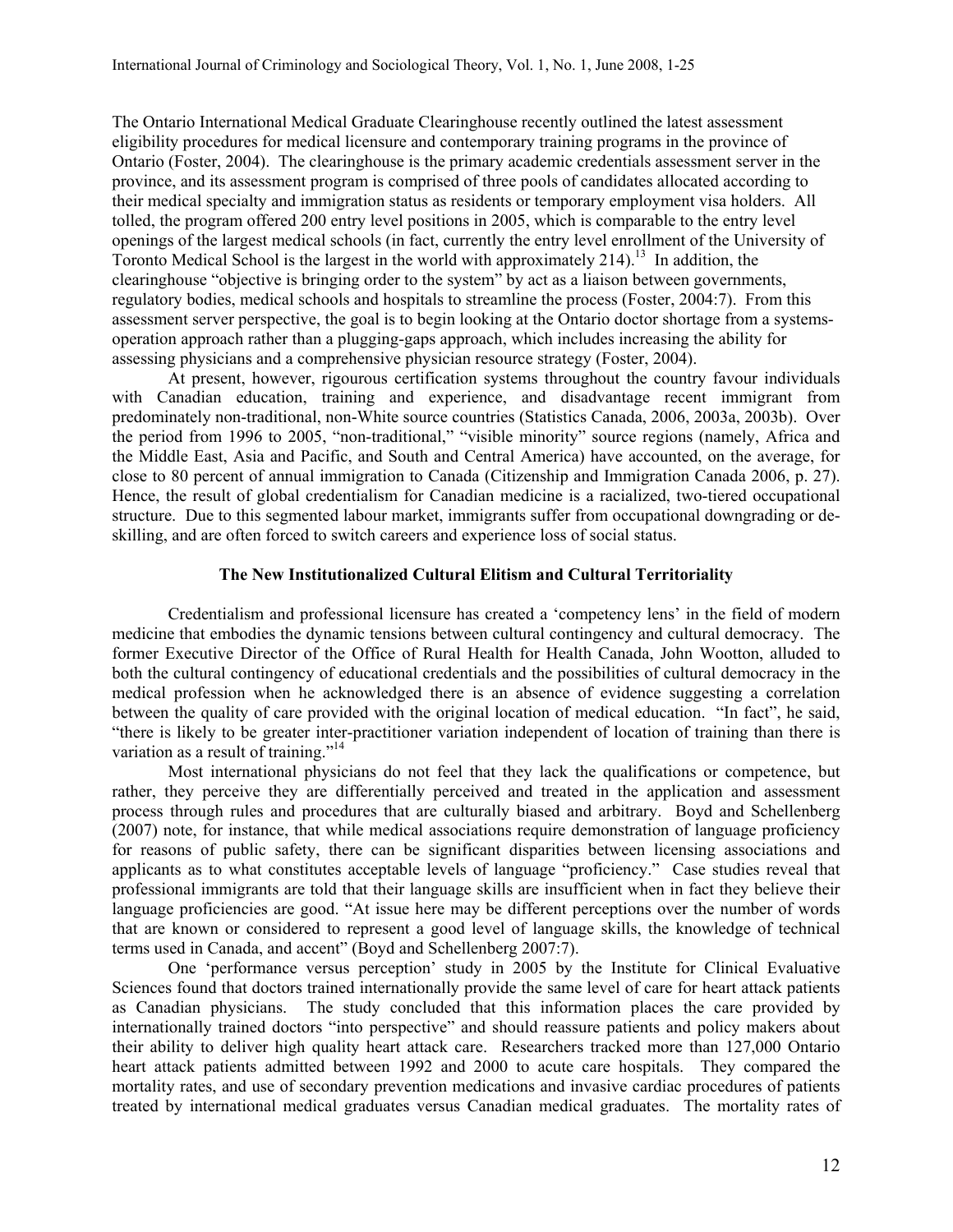IMG-treated and CMG-treated patients were not significantly different at both 30 days (13.3% versus 13.4%) and one year (21.8% versus 21.9%) following their heart attack. Patients treated by both groups also had similar likelihoods of receiving secondary prevention medications at 90 days following hospital discharge, and invasive cardiac procedures at one year. The report concludes that these similarities are likely a testament to the careful screening and training process before a licence is granted. The findings also speak to the ability of internationally trained physicians to become familiar with Canadian standards (Ko et. al., 2005).

In another study, researchers at the College of Family Physicians (Szafran et. al., 2005) compared the demographic and educational characteristics of Canadian international medical graduates (who studied abroad) and immigrant international medical graduates. The research study was drawn from a web-based questionnaire survey conducted during the second-iteration CaRMS match in Canada (see Tables 1). The sampling frame included the entire population of IMG registrants for the 2002 CaRMS match in Canada who expressed interest in applying for a ministry-funded residency position in the13 English-speaking Canadian medical schools. Those who immigrated to Canada with medical degrees were categorized as immigrant IMGs. Canadian citizens and landed immigrants or permanent residents who left Canada to obtain a medical degree in another country were defined as Canadian IMGs. The researchers compared demographic characteristics, education and training outside Canada, examinations taken, previous applications for a residency position, preferred type of practice, and barriers and supports. Out of 446 respondents who indicated their immigration status and education, 396 (88.8%) were immigrant IMGs and 50 (11.2%) were Canadian IMGs.

Immigrant IMGs tended to be older, be married, and have dependent children. Immigrant IMGs most frequently obtained their medical education in Asia, Eastern Europe, the Middle East, or Africa, whereas Canadian IMGs most frequently obtained their medical degrees in Asia, the Caribbean, or Europe. This study found that immigrant IMGs tended to have more years of postgraduate training and clinical experience. Yet a significantly greater proportion of immigrant medical graduates perceived that there were insufficient opportunities for assessment, financial barriers to training, and licensing barriers to practice. In this study, this perception was corroborated by the fact that relatively more Canadian IMGs were successful at obtaining residency positions post-licensure. ([see Tables 2 and 4] Szafran et. al., 2005).

It is also significant to note the historical profile of International Medical Graduates entering Canada, and to examine the correlation between the immigration patterns and the distribution of IMGs nationwide. Historically, most IMGs immigrating to Canada were from Commonwealth countries and as a consequence of the long-established professional and licensure connections, integrated with ease into the Canadian physician workforce. Immigration and physician supply policies of the 1980s to the mid-90s in Canada made it difficult for potential immigrants who declared themselves as physicians to immigrate to Canada. Under previous Citizenship and Immigration Canada (CIC) policies, many alternative approaches existed by which individual MDs could immigrate to Canada, for example, as refugees, on spousal visas or with their occupation listed as "other" than physician. This indicates that the policies may have driven some MDs "underground" by not declaring that they were MDs, yet wishing to be once here. It is believed that only a small proportion of these individuals are practicing medicine today.<sup>15</sup>

In June 2002, Canada replaced the Immigration Act of 1976 with the new Immigration and Refugee Protection Act. The new legislation concentrates on skills, training and potential for successful integration into the Canadian workforce and society. It is intended to be adaptable and responsive, and to choose workers with flexible, transferable skill sets rather than specific occupational backgrounds. The Act also provides for the creation of a new landing class for certain temporary workers, including international graduates of Canadian schools with Canadian work experience who meet the selection criteria as skilled workers. The legislation has the theoretical potential to ease IMG entry into Canada, and lead to increased numbers of IMGs seeking to establish medical practice in Canada, promoting selfidentification as medical professionals during the immigration process, and seeking professional integration upon arrival. Yet, the Taskforce on the Licensure of International Medical Graduates (2004: 9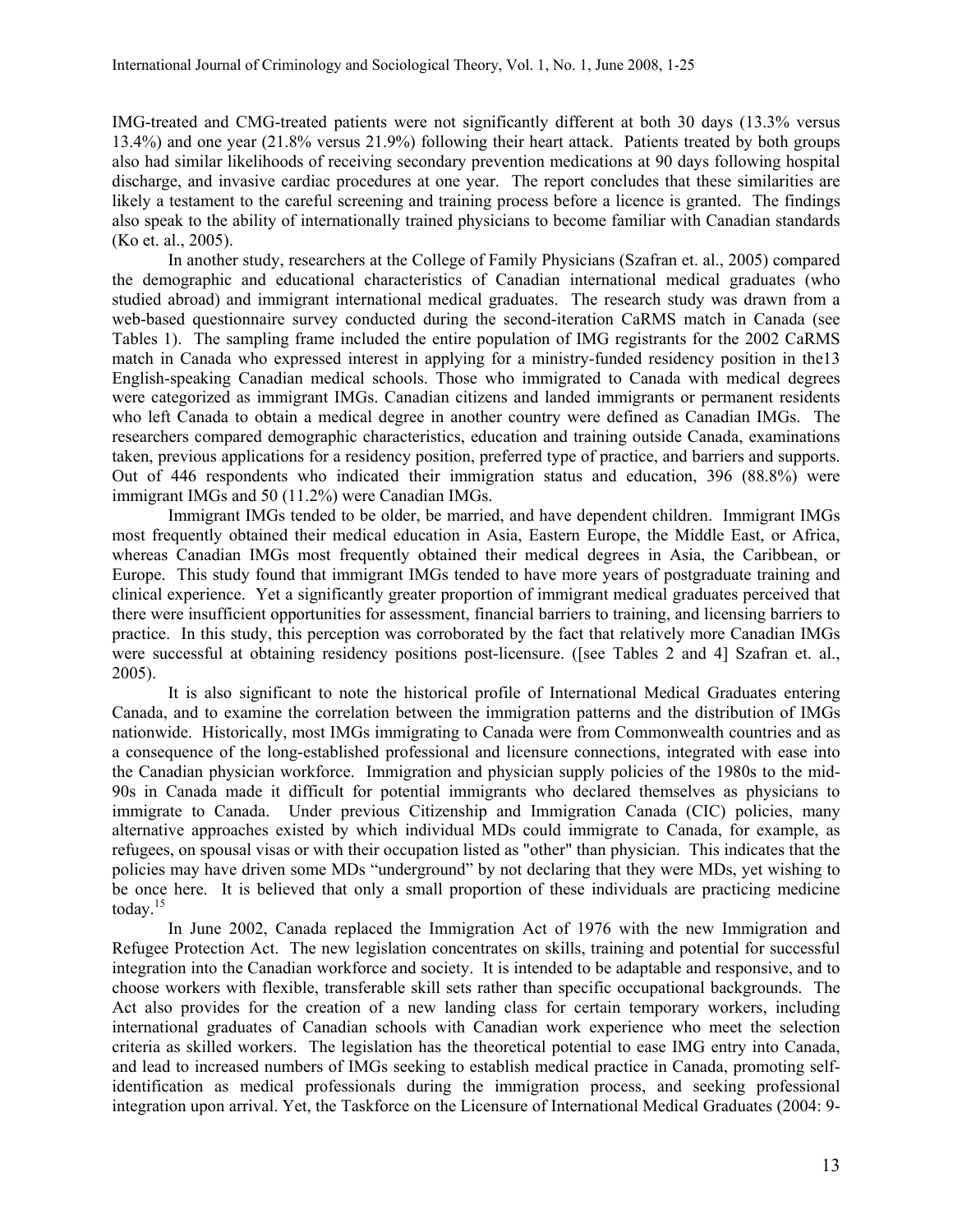10) found that underemployed IMGs still come primarily as landed immigrants with "unintended" consequences. Landed immigrants tend to settle in larger multicultural urban communities, and rarely have prearranged employment, whereas physicians on work permits (from Commonwealth countries with long-established professional and licensure connections) tend to be more broadly distributed across the country, particularly in rural communities or areas of traditional need.

Although recently arriving immigrants of colour from Asia, Eastern Europe, the Middle East, or Africa (Szafran et. al., 2005) may be endowed with the same amount of education and experience as Canadian workers, they are excluded from upper labour-market segments to which Canadian-educated and Commonwealth-educated workers have access because of the differential assessment of their credentials. For the foreign-trained doctor of colour (Hage's Third World-looking people), there are disproportionate returns to foreign education and labour-market experience. Here, the lived experience of credentials devaluation is not merely a human capital glitch or generic market imperfection in matching education to employment. The degree of cultural distance from the dominant White majority is an important factor in the social and economic integration of newcomers.

# Canadian And Immigrant International Medical Graduates<sup>16</sup>

| DEMOGRAPHIC<br><b>CHARACTERISTICS</b> | <b>CANADIAN IMGS:</b><br>$N = 50$<br>H(9s) | <b>IMMIGRANT IMGS</b><br>$H = 396$<br>H (94) | <b>CHI-SQUARE</b><br>PVALUE |
|---------------------------------------|--------------------------------------------|----------------------------------------------|-----------------------------|
| Sex                                   |                                            |                                              | .003                        |
| · Male                                | 37 (74.0)                                  | 197 (49.7)                                   |                             |
| - Female                              | 13(26.0)                                   | 193 (48.7)                                   |                             |
| · Not recorded                        | $\overline{\phantom{a}}$                   | 6(1.5)                                       |                             |
| Age (y)                               |                                            |                                              | $10^{-6}$                   |
| $-25 - 29$                            | 18(36.0)                                   | 29(7.3)                                      |                             |
| $-30-34$                              | 22(44.0)                                   | 135(34.1)                                    |                             |
| $-35 - 44$                            | 8(16.0)                                    | 170 (42.9)                                   |                             |
| $-45$                                 | 2(4.0)                                     | 59 (14.9)                                    |                             |
| · Not recorded                        | ÷                                          | 3(0.8)                                       |                             |
| <b>Marital status</b>                 |                                            |                                              | $10^{-6}$                   |
| · Married or common law               | 22(44.0)                                   | 340 (85.9)                                   |                             |
| - Single, separated, or<br>divorced   | 26 (52.0)                                  | 48 (12.1)                                    |                             |
| · Not recorded                        | 2(4.0)                                     | 8(2.0)                                       |                             |
| Number of children                    |                                            |                                              | 10 <sup>4</sup>             |
| · None                                | 36(72.0)                                   | 108(27.3)                                    |                             |
| $\cdot$ 1                             | 4(8.0)                                     | 107(27.0)                                    |                             |
| $-2$                                  | 5(10.0)                                    | 116 (29.3)                                   |                             |
| $-3$                                  | 3(6.0)                                     | 41(10.4)                                     |                             |
| $-24$                                 | $\rightarrow$                              | 11(2.8)                                      |                             |
| · Not recorded                        | 2(4.0)                                     | 13(3.3)                                      |                             |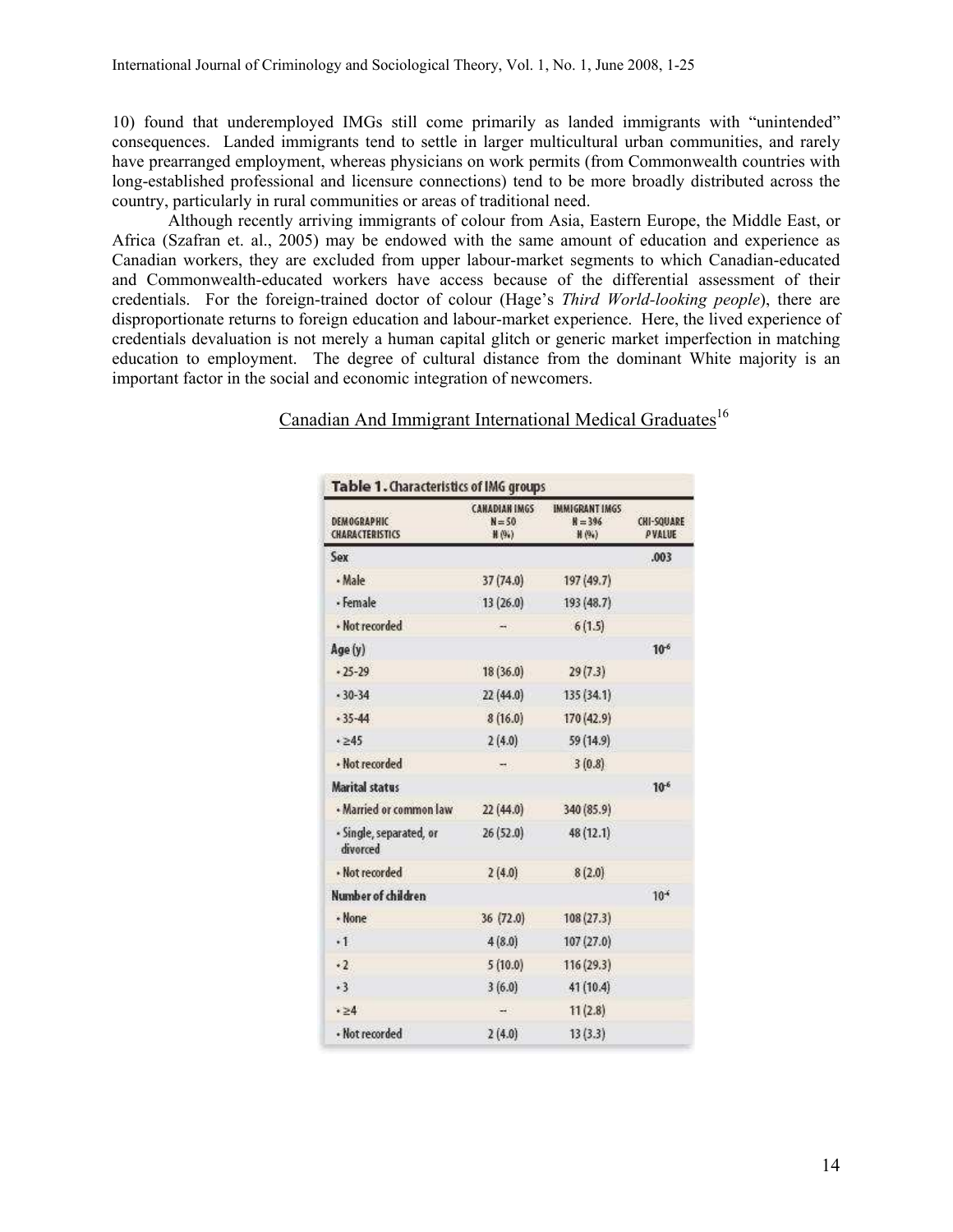| MEDICAL TRAINING.          | <b>CANADIAN IMGS</b><br>$N = 50$<br>N(95) | <b>IMMIGRANT</b><br><b>IMGS</b><br>$M = 396$<br>N (%) | CHI-SQUARE<br><b>PVALUE</b> |
|----------------------------|-------------------------------------------|-------------------------------------------------------|-----------------------------|
| Year of medical degree     |                                           |                                                       | 10 <sup>6</sup>             |
| $.2000 - 2002$             | 18(36.0)                                  | 1(0.3)                                                |                             |
| $.1997 - 1999$             | 25(50.0)                                  | 32(8.1)                                               |                             |
| $.1994 - 1996$             | 5(10.0)                                   | 80(20.2)                                              |                             |
| $.1991 - 1993$             | 2(4.0)                                    | 83 (21.0)                                             |                             |
| $.1970 - 1990$             | Sec.                                      | 199 (50.3)                                            |                             |
| · Not recorded             | ×.                                        | 1(0.3)                                                |                             |
| Location of medical degree |                                           |                                                       | $1.7x10$ <sup>6</sup>       |
| · Asia                     | 11(22.0)                                  | 145 (36.6)                                            |                             |
| · Eastern Europe           | 10(20.0)                                  | 89 (22.5)                                             |                             |
| · Middle East              | 5(10.0)                                   | 62(15.7)                                              |                             |
| · Africa                   | 3(6.0)                                    | 60(15.2)                                              |                             |
| · Central or South America | 1(2.0)                                    | 18(4.5)                                               |                             |
| · Western Europe           | 8(16.0)                                   | 7(1.8)                                                |                             |
| · Caribbean                | 10(20.0)                                  | 3(0.8)                                                |                             |
| - Australia or New Zealand | 2(4.0)                                    | in.                                                   |                             |
| $·$ Other                  | $\sim$                                    | 7(1.8)                                                |                             |
| · Not recorded             | ist.                                      | 5(1.3)                                                |                             |
| Years in clinical practice |                                           |                                                       | 10 <sup>6</sup>             |
| · None                     | 20(40.0)                                  | 20(5.1)                                               |                             |
| .14                        | 25(50.0)                                  | 126(31.8)                                             |                             |
| $.5 - 10$                  | <b>STEN</b>                               | 144(36.4)                                             |                             |
| $.11 - 20$                 | $\sim$                                    | 99 (25.0)                                             |                             |
| · Not recorded             | 5(10.0)                                   | 7(1.8)                                                |                             |

Table 2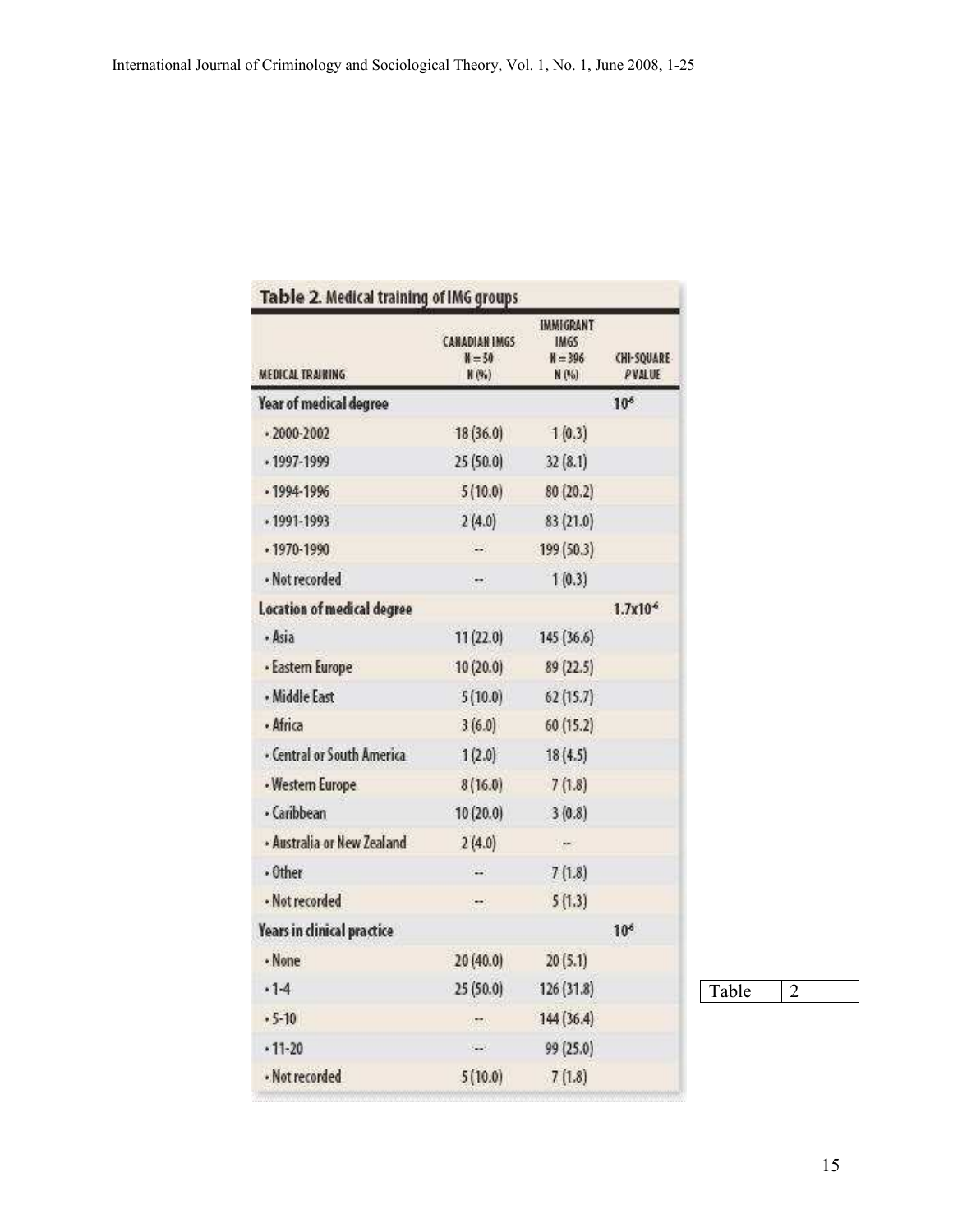| PERCEIVED BARRIERS AND SUPPORTS                             | <b>CANADIAN IMGS</b><br>$N = 50$<br>N (%) | IMMIGRANTIMGS<br>$N = 396$<br>N (%) | <b>FISHER EXACT</b><br><b>TEST</b><br><b>PVALUE</b> |
|-------------------------------------------------------------|-------------------------------------------|-------------------------------------|-----------------------------------------------------|
| Perceived barriers to assessment                            |                                           |                                     |                                                     |
| · Financial                                                 | 13(26.0)                                  | 131(33.1)                           | $-20$                                               |
| · Insufficient assessment<br>opportunities                  | 19(38.0)                                  | 253(63.9)                           | $4 \times 10^{-4}$                                  |
| . Not in preferred language                                 | $-$                                       | 4(1.0)                              | .62                                                 |
| $-$ Other                                                   | 5(10.0)                                   | 30(7.6)                             | -35                                                 |
| <b>Perceived barriers to training</b>                       |                                           |                                     |                                                     |
| - Financial                                                 | 3(6.0)                                    | 85(21.5)                            | $4 \times 10^{-3}$                                  |
| · Insufficient training opportunities<br>in your discipline | 23(46.0)                                  | 228 (57.6)                          | .08 <sub>1</sub>                                    |
| · Insufficient training opportunities<br>in any discipline  | 27(54.0)                                  | 255(64.4)                           | $-10$                                               |
| · Social                                                    | $-$                                       | 28(7.1)                             | .03                                                 |
| - Not in preferred language                                 | $-1$                                      | 3(0.8)                              | 70                                                  |
| - Location                                                  | 17(34.0)                                  | 128(32.3)                           | $-46$                                               |
| - Licensing                                                 | 15(30.0)                                  | 182 (46.0)                          | $-02$                                               |
| • Opportunities in field of practice                        | 10(20.0)                                  | 98(24.7)                            | $-29$                                               |
| $-$ Other                                                   | 8(16.0)                                   | 24(6.1)                             | .18                                                 |
| Perceived barriers to practice                              |                                           |                                     |                                                     |
| · Financial                                                 | 3(6.0)                                    | 50(12.6)                            | .12                                                 |
| · Insufficient practice opportunities                       | 17(34.0)                                  | 179(45.2)                           | .19                                                 |
| - Social                                                    | 1(2.0)                                    | 24(6.1)                             | $-20$                                               |
| - Not able to practise in preferred<br>discipline           | $1 - 1$                                   | 9(2.3)                              | $-34$                                               |
| - Location                                                  | 8(16.0)                                   | 48(12.1)                            | $-28$                                               |
| - Licensing                                                 | 14(28.0)                                  | 242(61.1)                           | $8x10^{-6}$                                         |
| - Insufficient opportunities in field<br>of practice        | 7(14.0)                                   | 92(23.2)                            | $-09$                                               |
| $-$ Other                                                   | 4(8.0)                                    | 21(53)                              | .30                                                 |
| <b>Perceived supports</b>                                   |                                           |                                     |                                                     |
| - Financial                                                 | 13(26.0)                                  | 156(39.4)                           | .04                                                 |
| - Orientation to medical practice in<br>Canada              | 25(50.0)                                  | 224(56.6)                           | $-23$                                               |
| - Knowledge of certification and<br>licensing requirements  | 13(26.0)                                  | 111(28.0)                           | A5                                                  |
| « Knowledge of Canadian health care<br>system               | 18(36.0)                                  | 190 (48.0)                          | .07                                                 |
| · Assistance in preparation for<br>examination              | 20(40.0)                                  | 114(28.8)                           | .07                                                 |
| · Coach or mentor                                           | 27(54.0)                                  | 212 (53.5)                          | .54                                                 |
| $+ 0$ ther                                                  | 18(36.0)                                  | 83(21.0)                            | .02                                                 |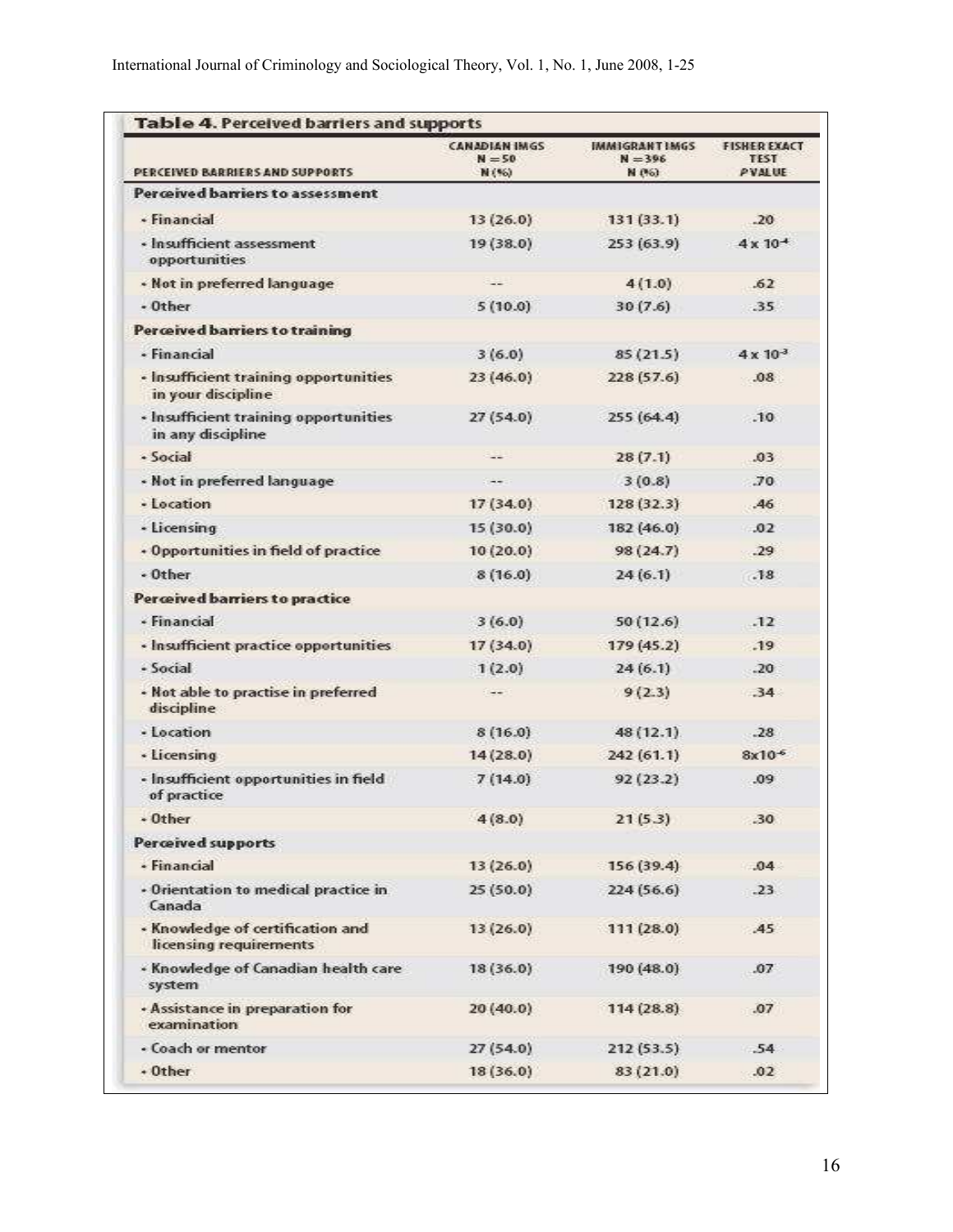Using a multivariate regression analysis, for example, Boyd and Schellenberg (2007:4-5) argue

When all other variables in the model are controlled for, it is clear that those born in some regions have a better chance of finding employment as a physician ... a physician born in Canada, and assumed to have trained in a Canadian institution, would have a 92% predicted probability of working as a doctor. Taking all other variables into account, their internationally educated counterparts born in South Africa or South Asia would also have a very good chance, estimated at 85% and 87% respectively. In contrast, a foreign-trained physician born in other regions of Asia or in Eastern Europe had the lowest hypothetical chances (less than 66 out of 100) of being employed in their chosen profession.

For immigrants of colour, who remain more socially and economically marginalized, the effects and experience of labour force integration are more complicated and compounded by embodied cultural competencies. The degree of social distance of foreign workers from the dominant White mainstream and institutionalized cultural capital is an important (albeit, routinely undifferentiated) factor in the Canadian labour market.

Aydemir and Skuterud (2004) analyzed and evaluate the relative importance of a number of commonsense explanations of why the entry earnings of Canada's immigrants have deteriorated over the past 30 years. Using census data from 1966 to 2000, they argue that only about one-third of the overall decline of the entry earnings of Canada's most recent immigrants can be attributed to the "normal" economic cycle, or general labour market trends across the board, that have similarly affected immigrants and recent Canadian-born labour market entrants. They suggest that roughly two-thirds of the precipitous deterioration in the value of a foreign university degree and work experience in the past 30 years coincides with the ending of preferred country policies (targeting immigrants in traditional source countries in Western Europe), and the universalization of Canada's immigration programs that increased newcomer in-take from "non-traditional" source countries in Africa and Asia.

The study further found that among immigrants who arrived in Canada during the late 1960s, an additional year of foreign experience raised their earnings by an estimated 1.5%. However, immigrants of the late 1990s obtained a return of only 0.3% on average for each additional year of foreign experience. This decline occurred almost exclusively among men from Eastern Europe, Africa and Asia. Immigrants from Northern, Western and Southern Europe, as well as those from the United States, saw essentially no change in the returns to their foreign experience. Immigrants from Eastern Europe, Africa and Asia who arrived in the late 1960s obtained, on average, a return of 1.1%. The return to foreign work experience for immigrants of the 1990s from these regions appears to have fallen to essentially zero (Aydemir and Skuterud, 2004).

The issues surrounding foreign educational credentials in Canadian medicine are connected to cultural codes and competencies of a professional elite that can be at the expense of cultural democracy. Sentiments in favour of credentialism and maintenance of standards of achievement have often been advanced as an occupational quality-control mechanism in the service of the public good (Scott, 2006:276). Yet, from a dialectical perspective, credentialism is inhabited cultural territory. For questions of power and ideology are central to the determination of status and achievement. Here, the encroachment of the "other" on what a group of like individuals have claimed as their territory has mainly provoked what Robert Ardrey (1966) called the territorial imperative: the group's fierce attachment to that territory, often giving rise to resentment, fear, exclusion, and aggression.

An article in Labour Law Talk (2004) entitled "Are international medical graduates the solution to Canada's doctors' shortage?" is illuminating in regard to mechanisms of cultural territory and cultural closer in the medical profession

> The Medical Council of Canada's website (www.mcc.ca) does have some information targeted to foreign doctors about the three medical exams they must take in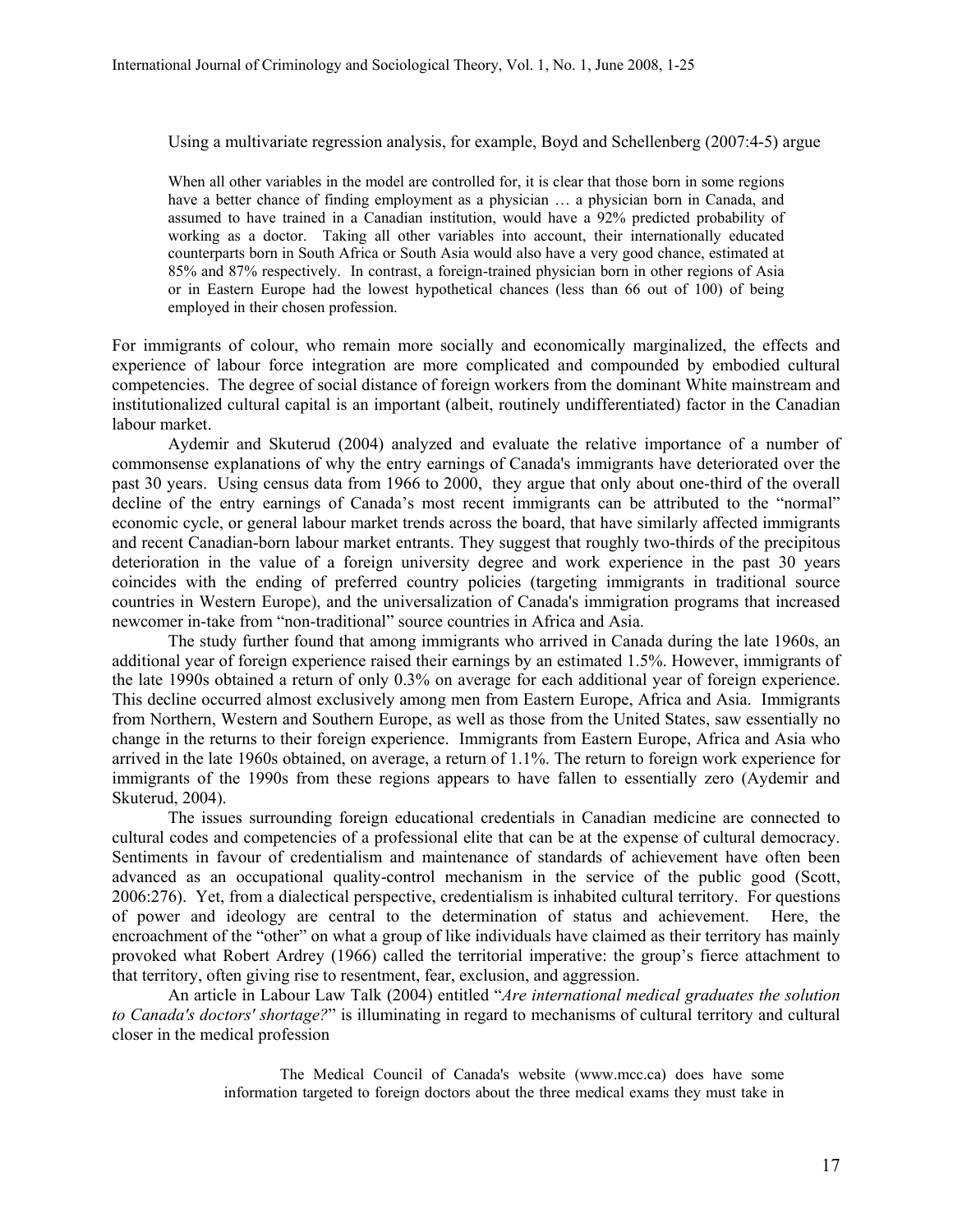Canada, which the council administers. But those exams, which can cost thousands of dollars, are just the first step to being able to practice in Canada.

Excluding those doctors who come from commonwealth countries like Australia, Britain, New Zealand and South Africa—they can practice medicine immediately upon arriving—it can take years for immigrant doctors from other countries to begin practising medicine in their new home—if at all. In addition to passing the medical exams and an English language exam, they also have to complete a two-year residency program before they can be licensed as doctors in Canada ...

Although many immigrant doctors in Canada would be thrilled to just do their two years of residency and get it over with, the kicker is that residencies are extremely hard to get, particularly in B.C. Only six foreign-trained doctors in B.C. are eligible for family practice residencies a year, through St. Paul's Hospital. But there's probably 100 to 200 immigrant doctors wanting to practice here. In Ontario, there are 200 foreign residency spots (family practice and specialist residencies); in Alberta, 28.

Although there's also the possibility of getting a residency through the Canadian Resident Matching Service (CARMS), which matches medical graduates with residency positions, Canadian medical graduates get priority. Foreign doctors can try for whatever is left over in a second matching process. Of 657 international medical school graduates registered with CARMS in 2004, only 87 got matched—that's only 13.2 per cent.

With the competition so high, the few residency spots available to immigrant doctors in B.C. go to those doctors who have high levels of English, have reference letters from Canadian doctors as well as some knowledge and experience in Canadian medical settings. So how does a doctor get those reference letters and experience without a Canadian licence?<sup>17</sup>

Despite the theoretical potential for cultural democracy embedded in liberalized immigration policy, culturally acceptable IMGs still come from Commonwealth countries on work permits with offers of employment. Others immigrate through family reunification program or refugee programs primarily from countries in the Global South, and although they wish to practice medicine in Canada, they are often unable to become licensed. Because many of these individuals are inhibited from declaring their profession upon entering Canada, the actual number of IMGs living in Canada and working in other fields is unknown. Similarly, the precise number of Canadian immigrants who fail the assessment of their credential after arrival in Canada is not known. Individual studies in different provinces suggest that less than half of the immigrants in regulated occupation manage to obtain Canadian accreditation, and among foreign-educated medical doctors the proportion is as low as 5%.<sup>18</sup> In the latter case, the unavailability of required internship positions is a major contributing factor (Basran and Zong 1998).

One thing that is known is that in the Human Rights Commission of British Columbia recently ruled in favour of 5 International Medical Graduates from non-Commonwealth, non-White countries who felt they were discriminated against. The commission stated that no individual could be prevented from having access to the training required to obtain a medical licence on the basis of his or her country of origin (Bitonti v. College of Physicians & Surgeons of British Columbia [1999]. B.C.H.R.T.D. No. 60).

#### Conclusion

The tension between cultural contingency and cultural democracy in Canada is slowly transforming the medical profession into a contested site. From the perspective of the "competence lens" of regulatory bodies in Canada, while internationally trained physicians have an important role to play, it is critical that practice standards are maintained at a level acceptable to the Canadian public.<sup>19</sup> Medical education varies widely around the world, and there is no uniform international assessment process. Hence, the question is, as Rocco Gerace, the former Registrar of the College of Physicians and Surgeons of Ontario framed it, "how to deal with the shortages of physicians without compromising performance standards."<sup>20</sup> From the view of regulatory authorities in Canada, the fundamental criteria for determining qualified physicians includes knowledge skills or competence and clinical judgment as measured during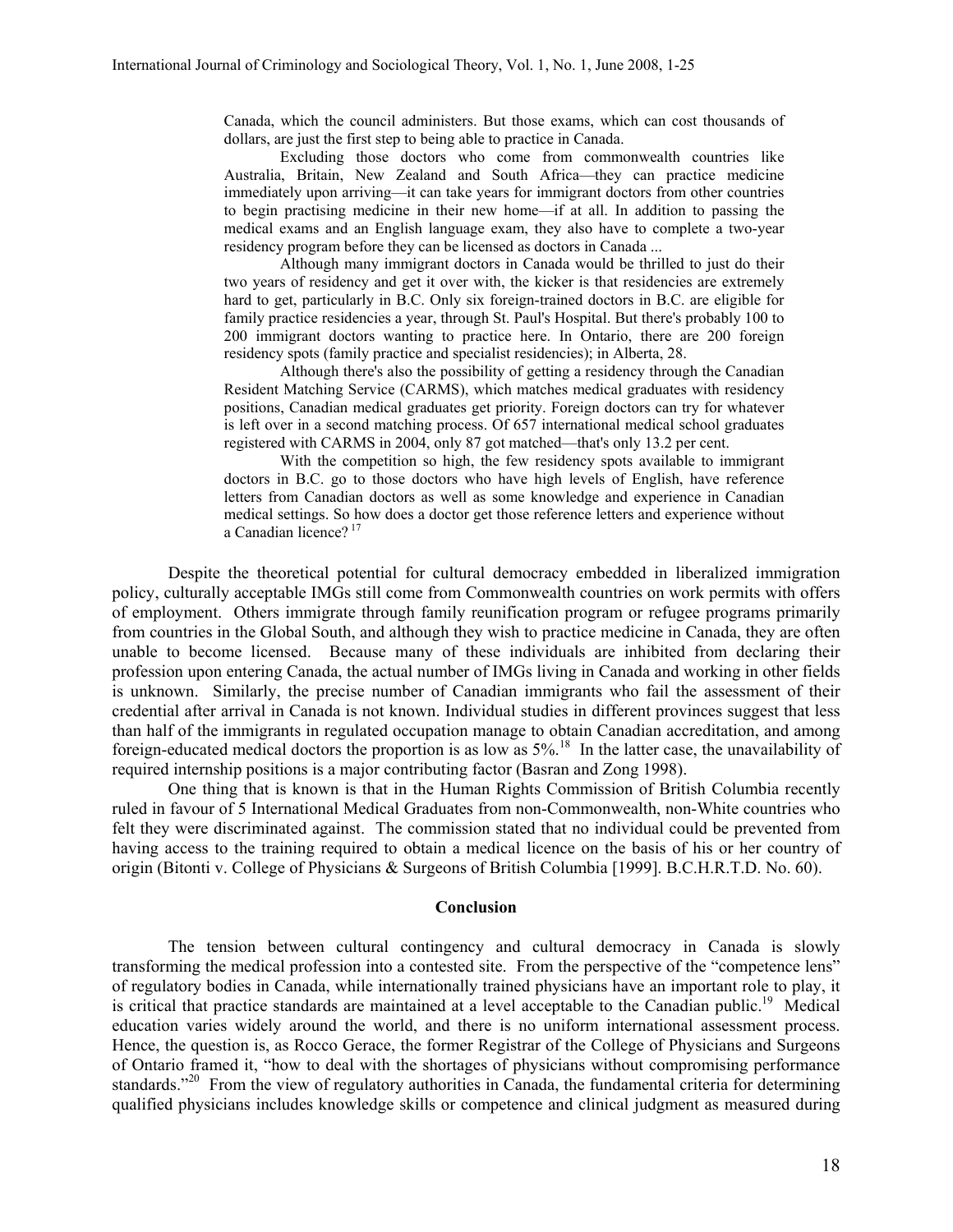interaction with patients (Foster, 2004). Or, as the Report of the Task Force on Licensure of International Medical Graduates states

Ideally one would want to measure performance of physicians as many of these have had discipline-specific training and practice experience in their country of origin. These physicians, however, have never practiced in Canada, and their scope of practice may have been very different. Performance is logistically more complex to evaluate than competence. A lack of reliability of currently available tools has often been cited as a limiting factor in performance assessment. It is reasonable to say that current examination tools measure a mixture of competence and performance, with competence being the greater component. Most assessment programs across the country combine competence assessment with a period of evaluation in a clinical setting, which in turn provides a measure of performance.<sup>21</sup>

On the other hand, from the perspective of the foreign-trained doctor forced to drive a taxicab or do other menial "survival" jobs in the midst of a chronic doctor shortage and health care crisis, credentials devaluation is not experienced as simply a performance/competence equation. On the contrary, since foreign doctors are predominately non-White (reflecting current immigration flows), many feel that they have been tricked into this situation by Canadian immigration policies and labour-market regulations that do not disclose to immigrants of colour that their credentials will be devaluated. So, they often see themselves as victims of the cultural bias of a "pale male" mandate where immigrants of colour experience unequal treatment, and are regularly subject to an unnecessary duplication of previous medical training. In this respect, Joan Atlin, the former Executive Director for the Association of International Physicians and Surgeons of Ontario, has emphasized the importance of focusing on the doctor shortage in Ontario through a lens of competence and a lens of rights—human rights and the Charter of Rights. The question is, as Atlin put it, Why is medical licensure a right for Canadians and a privilege for internationally trained physicians? $2^{22}$ 

 At present, internationally trained physicians have to compete with each other for the limited assessment and training positions available, and only typically about 10 to 15 percent of the talent pool find a placement. At the end of the process, those who do succeed in obtaining a licence to practice also have to fulfill a five-year return of service contract with the government. This means that the present licensure system is creating two classes of Canadians: one class with full access and another which has to compromise and compete before it can gain access to the steps to prove competency. In this respect, Canada's doctor shortage is not only a regulatory and assessment problem but an equity problem as well, which requires a "paradigm shift" to eliminate the double standards that are embedded in the medical profession and society.<sup>23</sup> In the new political economy of race and immigration, internationally trained physicians are "treated like labour market commodities and not like citizens with equality rights."<sup>24</sup> Yet, the possibility of a self-sufficient system that can provide adequate service to all Canadians lies precisely in organizing social policy principles around equity and fair practice, actualizing our already existing human capital resources.

In recent years, a series of scholarly reports have acknowledged the primary obligation of regulatory medical bodies to protect the public interest with respect to health, safety, and welfare.<sup>25</sup> However, it is also advised that in fulfilling this obligation in fair and balanced way, the medical bodies must also consider the duty to respect an individual's right to equality of opportunity and to equal treatment without unreasonable discrimination.<sup>26</sup> Accordingly, the Council of the College of Physicians and Surgeons of Ontario continue to lead the way by take steps toward tackling Canada's proverbial health-care problem, including recently forwarding recommendations to the health ministry proposing a new assessment program for foreign-trained physicians created at the province's five medical schools, which includes a new "fast-tracking process" to be coupled with other state initiatives like "location" incentives" for under-serviced areas and "medical school tuition subsidies."<sup>27</sup>

Yet, seeing the issue of immigrant skills utilization through the lens of equity rights as well as the lens of competencies also recommends a new systemic "equity rights" program or action plan as well,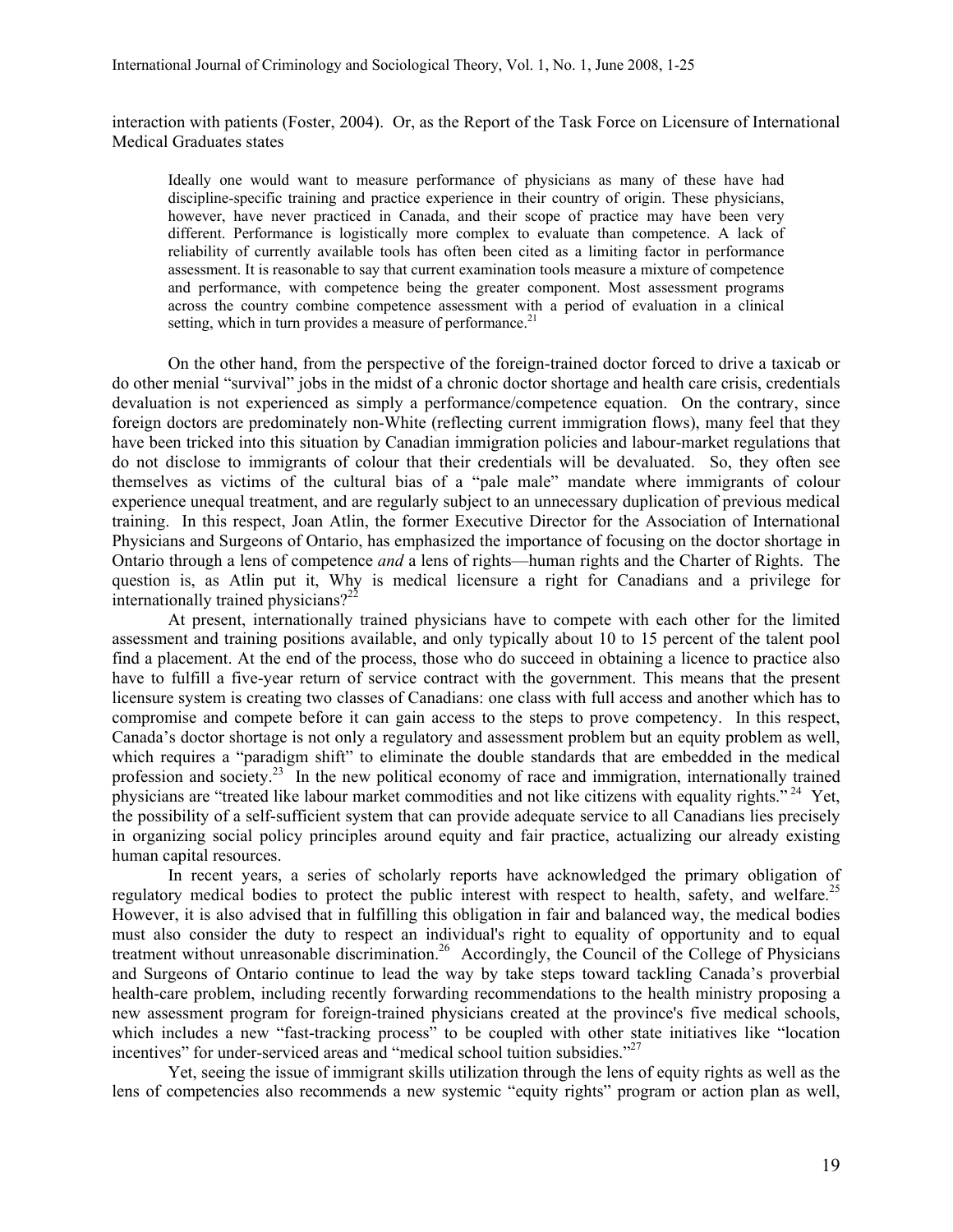which would include (1) a focus on an adequate number of training opportunities, and (2) a focus on competencies that reflect clear and concise criteria and apply the same standards to all. From this perspective, anybody who can perform to the standard that is accepted by society should have an opportunity to practice medicine. For many internationally trained physicians this was the working assumption about this country before they emigrated. It was only after their arrival that they realized that they had been seduced and abandoned.<sup>28</sup>

The difficulty of striking a balance between well-established standards of professional competence and anti-discriminatory employment practices is Canada's most daunting cultural democracy challenge in the 21<sup>st</sup> century workplace, which requires an exceedingly collective imagination and dexterity. In this regard, cultural democracy theory would advocate the removal of overt and covert discriminatory barriers in a way that preserves human rights and professional standards of medicine through the implementation of systemic programs like a "licensing equity plan" by regulatory and licensing bodies and/or the implementation of an "employment equity plan" by employers, under the coherent supervision of the state's immigration program and a national immigrant-settlement policy (Foster 2004). In any event, the challenge of cultural democracy implies, as the labour force becomes increasingly composed of diversified workers with foreign education and experience, an accurate understanding and evaluation of the skills, knowledge and experience plays a key role in enabling these workers to find jobs in which this preparation can be used to full advantage. It also suggests, until institutions and workplaces are broadened in their scope to embrace diversification in the workforce as essential, the search for political unity, social coherence, economic prosperity, and cultural enrichment will remain elusive.

### Endnotes

-

<sup>&</sup>lt;sup>1</sup> Cornwall, Claudia. 2004. Why Is Canada Shutting Out Doctors? While millions of Canadians can't find a doctor, thousands of foreign physicians can't get a licence to practice. http://www.readersdigest.ca/mag/2004/08/doctors.html. (accessed 02.08.08).

 $2<sup>2</sup>$  In recent years the doctors shortage has reached an acute phase, and has drawn such attention from The Globe and Mail, which featured story titles such as, Canada near crisis over doctors and nurses: report (January 28, 2005); Shortage of family doctors contributes to long wait times 2006 study (November 2, 2006), Doctors press Ottawa, provinces on wait-time guarantees (November 26, 2007), Manitoba spends millions in bid to lure ER doctors (June 28, 2007), Wanted: One family doctor. Get in line. (March 31, 2007) Medical schools are working hard to help cure the doctor shortage (January 29, 2008), Wait for Surgery Savages Economy (January 15, 2008).

<sup>&</sup>lt;sup>3</sup> Statistics from the 2004 indicate that while approximately one-third of Ontarians have had problems finding a doctor or had a relative who experienced difficulty, there are presently three to four thousand passionate but jobless internationally trained physicians in Ontario alone. ("Making the Mosaic Work." 2004. Second Annual Law and Diversity Conference held at the University of Toronto, January).

<sup>4</sup> Organization for Economic Co-operation and Development: Statistics and Indicators for 30 Countries . OECD Health Data 2005.

<sup>&</sup>lt;sup>5</sup> The College of Physicians and Surgeons of Ontario. 2004. Tackling the Doctor Shortage: A discussion paper. May. <sup>6</sup> The College of Physicians & Surgeons considers any individual who has attended medical school and completed his/her postgraduate medical training outside of Canada to be an IMG.

<sup>7</sup> Report of the Canadian Task Force of International Medical Graduate Licensure. 2004. Federal/Provincial/Territorial Advisory Committee on Health Delivery and Human Resources. Feb. Available: www.aipso.ca/Task%20Force%20Final%20Report .pdf (accessed 02.11.08).<br><sup>8</sup> Report of the Canadian Task Force of International Mo

<sup>8</sup> Report of the Canadian Task Force of International Medical Graduate Licensure. 2004. Federal/Provincial/Territorial Advisory Committee on Health Delivery and Human Resources. Feb. Available: www.aipso.ca/Task%20Force%20Final%20Report .pdf (accessed 02.11.08).

<sup>9</sup> Report of the Canadian Task Force of International Medical Graduate Licensure. 2004. Federal/Provincial/Territorial Advisory Committee on Health Delivery and Human Resources. Feb. Available: www.aipso.ca/Task%20Force%20Final%20Report .pdf (accessed 02.11.08).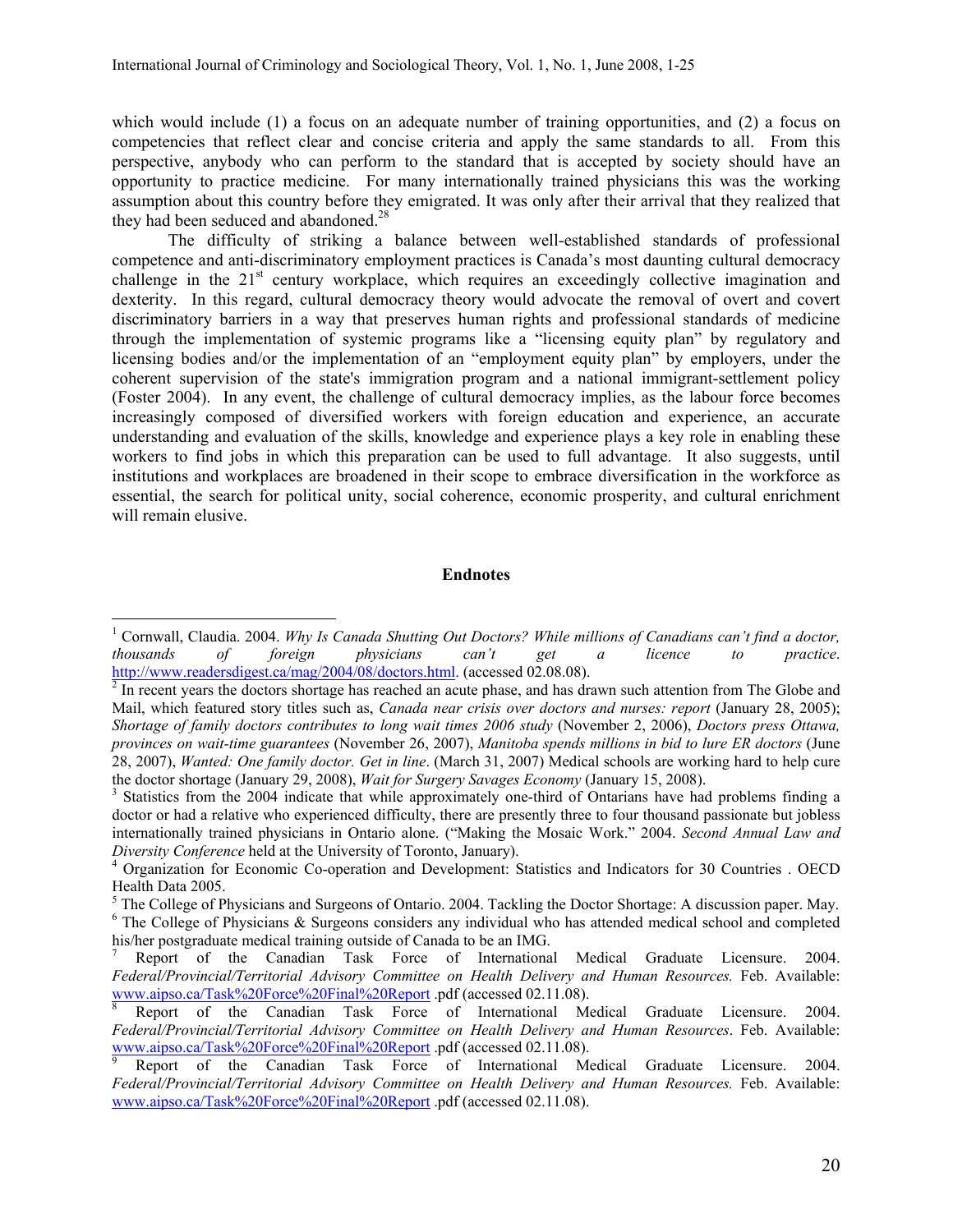$\overline{a}$ <sup>10</sup> "Cultural" or "multicultural" democracy are contiguous concepts in social theory on pluralism that make reference to the protection and promotion of cultural diversity, and the right to culture for everyone in our society and around the world. Ramirez and Castaneda (1974) argue that cultural democracy asserts the basic integrity of one's cultural upbringing, its strength and positive values. Similarly, Marri (2003:262) argues that "[M]ulticultural democracy incorporates socio-economic, cultural, and political diversity and goes beyond current conceptions of democracy. It begins by asking these critical questions: Who is and is not participating in democracy and on whose terms? And how wide is the path to participation? These questions serve as a foundation for exploring the three tenets of multicultural democracy: democracy as a path, membership in both large and small publics, and diversity as essential."

<sup>11</sup> The National Occupational Classification for Statistics (NOC-S) 2006 provides a systematic classification structure to identify and categorize the entire range of occupational activity in Canada. This up-to-date classification is based upon, and easily related to, the National Occupational Classification. It consists of 10 broad occupational categories which are subdivided into major groups, minor groups and unit groups. Definitions and occupational titles are provided for each unit group. An alphabetical index of the occupational titles classified to the unit group level is also included. See – Canadian Occupational Projection System (COPS) produced by the federal department of Human Resources Development Canada, 2006.

<sup>12</sup> The Society of Rural Physicians of Canada. 1999-2002. URL: http://www.srpc.ca/canlocum.html

<sup>13</sup> Field notes from – "Making the Mosaic Work." 2004. Second Annual Law and Diversity Conference held at the University of Toronto, January.

<sup>14</sup> Field notes from – "Doctor Shortages and the Integration of International Physicians: Opportunities and Solutions. 2001. (Conference hosted by Dr Carolyn Bennett, MP) Sponsored by *The Maytree Foundation*, 171 Bloor Street West, Suite 804, Toronto, Ontario M5S. www.maytree.com

<sup>15</sup> Report of the Task Force on Licensure of International Medical Graduates. 2004. Federal/Provincial/Territorial *Advisory* Committee on Health *Delivery* and Human Resources. Feb. Available: Advisory Committee on Health Delivery and Human Resources. Feb. Available: www.aipso.ca/Task%20Force%20Final%20Report .pdf (accessed 02.11.08).

<sup>16</sup> Szafran, Olga Rodney A. Crutcher, Sandra R. Banner, and Mamoru Watanabe. 2005. Canadian and immigrant international medical graduates. The College of Family Physicians of Canada. http://www.cfpc.ca. Available:http://www.cfpc.ca/cfp/2005/Sep/vol51-sepresearch-3.asp Retrieved: March 22, 2008.

<sup>17</sup> Are international medical graduates the solution to Canada's doctors' shortage? *Labour Law Talk.* 10.15.04 <Available: www.laborlawtalk.com/showthread.php?t=67929>15-2004> (Retrieved 02.11.08).

<sup>18</sup> In 2002, only 16.7 per cent of foreign medical graduates got into the training, according to statistics from the Canadian Information Centre for International Credentials. Only 83 of them landed one of the 1,260 internships available to medical postgraduates. Available: http://www.metroimmcanada.com/attracting\_skilled.htm. Retrieved: March 22, 2008.

<sup>19</sup> "Doctor Shortages and the Integration of International Physicians: Opportunities and Solutions. 2001. (Conference hosted by Dr Carolyn Bennett, MP) Sponsored by *The Maytree Foundation*, 171 Bloor Street West, Suite 804, Toronto, Ontario M5S. www.maytree.com

 $20$  Field notes from  $-$  "Making the Mosaic Work." 2004. Second Annual Law and Diversity Conference held at the University of Toronto, January.

<sup>21</sup> Report of the Task Force on Licensure of International Medical Graduates. 2004. Federal/Provincial/Territorial Advisory Committee on Health Delivery and Human Resources.

 $^{22}$  Field notes from – "Making the Mosaic Work." 2004. Second Annual Law and Diversity Conference held at the University of Toronto, January.

 $^{23}$  Field notes from  $-$  "Making the Mosaic Work." 2004. Second Annual Law and Diversity Conference held at the University of Toronto, January.

 $^{24}$  Field notes from – "Making the Mosaic Work." 2004. Second Annual Law and Diversity Conference held at the University of Toronto, January.

<sup>25</sup> See, for example, the Report of the Task Force on Licensure of International Medical Graduates. 2004. Federal/Provincial/Territorial Advisory Committee on Health Delivery and Human Resources. Feb. Available: www.aipso.ca/Task%20Force%20Final%20Report .pdf (accessed 02.11.08).

 $26$  See, for example, Cumming, Lee & Oreopolous, Access! Task Force on Access to Professions and Trades in Ontario, 1989, Queen's Printer for Ontario.

<sup>27</sup> Field notes from – Making the Mosaic Work." 2004. Second Annual Law and Diversity Conference held at the University of Toronto, January.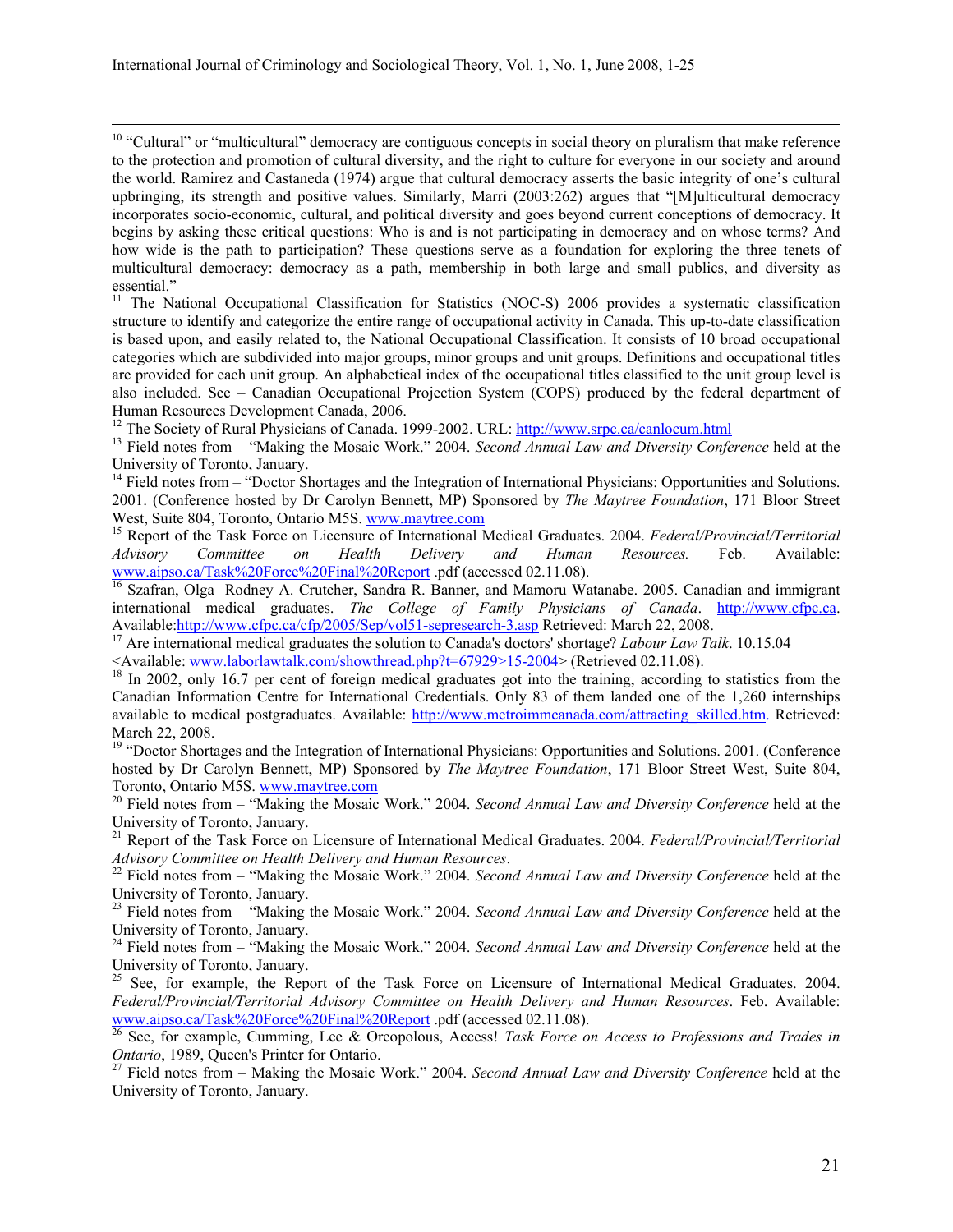$2<sup>28</sup>$  Field notes from – Making the Mosaic Work." 2004. Second Annual Law and Diversity Conference held at the University of Toronto, January.

#### References

- Ardrey, R. 1966. The Territorial Imperative: A Personal Inquiry into the Animal Origins of Property and Nations. New York: Atheneum.
- Audas, A., A. Ross, and D. Vardy. 2005. "The use of provisionally licensed international medical graduates in Canada." Journal of Canadian Medical Assoication 22(173):1315-1316, November 22.
- Aydemir, Abdurrahman. 2003. "Effects of Business Cycles on the Labour Market Participation and Employment Rate Assimilation of Immigrants." Pp. 373-412 in Canadian Immigration Policy for the  $21^{st}$  Century, edited by C. Beach, A. Green, and J. Reitz. McGill-Queen's University Press.
- Aydemir, Abudrrahman and Mikal Skuterud. 2004. "Explaining the Deteriorating Entry Earnings of Canada's Immigrant Cohorts: 1996-2000." Statistics Canada, Catalogue no. 11F0019MIE— No.225.
- Bannerji, Himanni. 1995. Thinking Through: Essays on Feminism, Marxism and Anti-Racism. Toronto: Women's Press.
- Barer Morris L. and Greg L. Stoddar. 1991. Toward Integrated Medical Resource Policies for Canada. Winnipeg: Conference of Deputy Ministers of Health.
- Barer Morris L. and Greg L. Stoddar. 1999. Improving Access to Needed Medical Services in Rural and Remote Canadian Communities: Recruitment and Retention Revisited. Discussion Paper Prepared for Federal/Provincial/Territorial Advisory Committee on Health Human Resources.
- Barkan, Elazar. 1992. Retreat of Scientific Racism: Changing Concepts of Race in Britain and the United States Between the Wars. Cambridge, Mass.: Cambridge University Press.
- Basran, Gurchan, and Li Zong. 1998. "Development of Foreign Credentials as Perceived by Non-White Professional Immigrants." Canadian Ethnic Studies 30(3):6-23.
- Bauder, Harald. 2003. "'Brain Abuse,' or the Devaluation of Immigrant Labour in Canada." Antripode. Retrieved December, 2007 from http://www.Blackwellsynergy.com/doi/pdf/10.1046/j.14678330.2003.00346.x.
- Becker, Gary S. 1975. Human Capital: A Theoretical and Empirical Analysis with Special Reference to *Education (3<sup>rd</sup> ed.)*. Chicago: University of Chicago Press.
- Bedard, Gabriel. 2000. "Deconstructing Whiteness: Pedagogical Implications for Anti-Racism Education." Pp. 41-56 in Knowledge and Anti-Racism Education: A Critical Reader, edited by G.J. Sefa-Dei and A. Calliste. Halifax: Fernwood.
- Berger, Peter and Thomas Luckman. 1966. The Social Construction of Reality: A Treatise in the Sociology of Knowledge. Garden City, NY: Doubleday.
- Blauner, Robert. 1972. Racial Oppression in America. New York: Harper and Row.
- Bloom, D., G. Grenier, and M. Gunderson. 1995. "The Changing Labour Market Position of Canadian Immigrants." Canadian Journal of Economics 28(4b):987-1005.
- Boas, Franz. 1982. Race, Language, and Culture. Chicago: University of Chicago Press.
- Bolaria, B. S., and Peter Li. 1998. Racial Oppression in Canada (2<sup>nd</sup> ed.). Toronto: Garamond Press.
- Bourdieu, Pierre. 1984. Distinction: A Social Critique of the Judgment of Taste. Translated by Richard Rice. Cambridge, MA: Harvard University Press.
- Bourdieu, Pierre. 1986. "The forms of Capital." Pp. 241-258 in Handbook of Theory and Research for Sociology of Education, edited by J. G. Richardson. New York: Greenwood Press.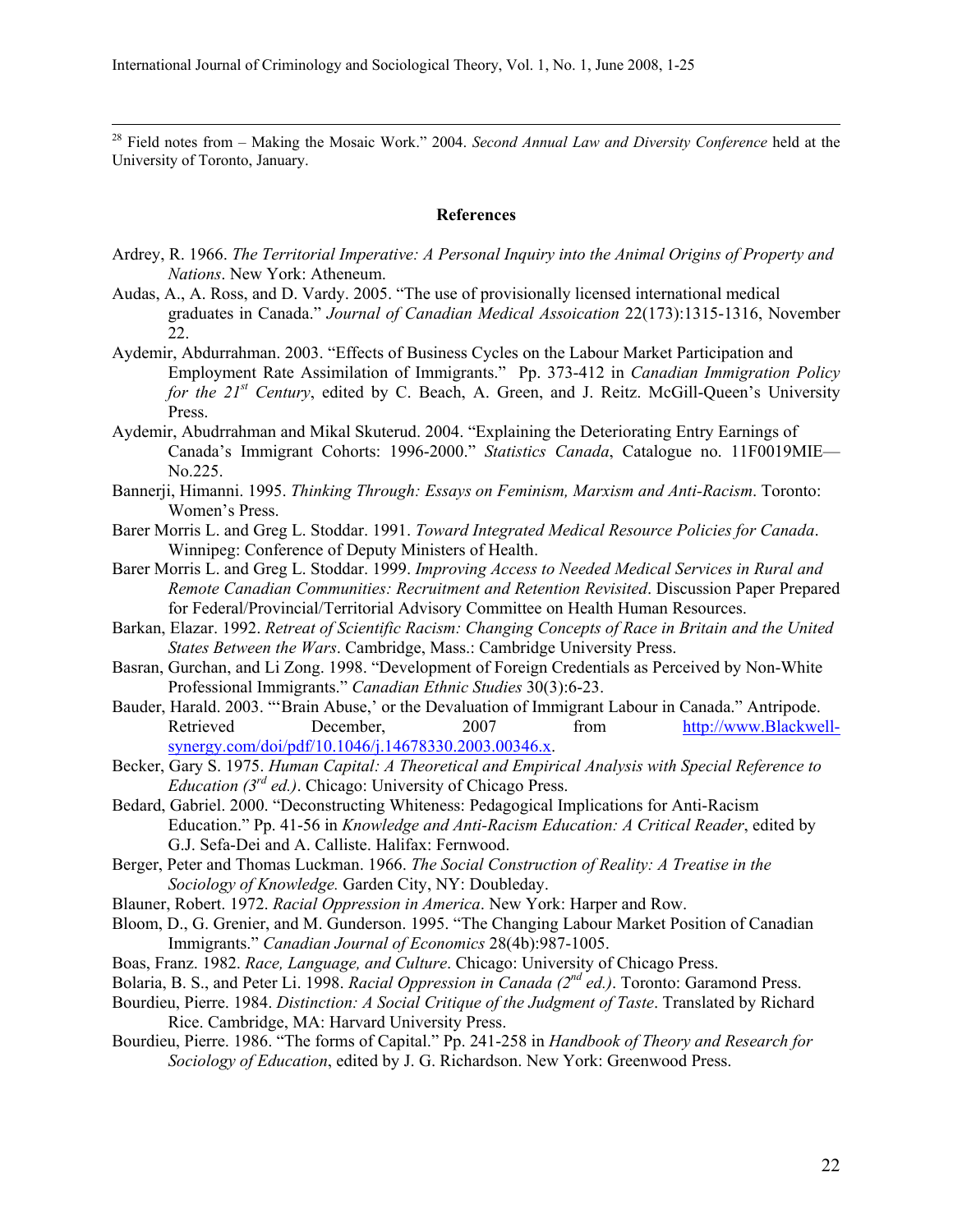- Bourdieu, Pierre and Jean Claude Passeron. 1973. "Cultural Reproduction and Social Reproduction." Pp. 71-112 in Knowledge, Education and Cultural Change, edited by R. K. Brown. London: Tavistock.
- Bourdieu, Pierre and Jean Claude Passeron. 1990. Reproduction in Education, Society and Culture. Sage Publications Inc.
- Boyd, Monica and Grant Schellenberg. 2007. "Re-accreditation and occupations of immigrant doctors and engineers." Statistics Canada X2007004103123. No. 84.
- Buon, T. 1998. "The Use of Educational Credentials for Employer Selection." Retrieved May 2004 from www.eastburnpartnership.co.uk/papers/credential.htm
- Buske, L. 1997. "Canada's International Medical Graduates." CMAJ 157(1):116.
- Carroll, Bill. 1989. "Neoliberalism and the Recomposition of Finance Capital in Canada." Capital and Class 38:15-38.
- Chantler, Cyril. 1998. "Reinventing doctors: will move doctors from this winter of discontent to a position of leadership." British Medical Journal 317(7174):1670-1671.
- Cheung, Leslie. 2005. "Racial status and employment outcomes." Canadian Labour Congress www.canadianlabour.ca.
- Cohen, Daniel. 2006. "Jumping into the Political Fray: Academics and Policy-Making." IRPP Policy Matters 7(3).
- Conrad, Peter. 2007. The Medicalization of Society: On the Transformation of Human Conditions into Treatable Disorders. Baltimore, Maryland: Johns Hopkins University Press.
- Conrad, Peter, and Joseph W. Schneider. 1992. Deviance and Medicalization: From Badness to Sickness (expanded ed.). Philadelphia, PA: Temple University Press.
- Cornwall, Claudia. 2004. "Why Is Canada Shutting Out Doctors? While millions of Canadians can't find a doctor, thousands of foreign physicians can't get a license to practice." Retrieved Feb 2008 from http://www.readersdigest.ca/mag/2004/08/doctors.html.
- Dardar, Antonia. 1991. Culture and Power in Classroom: A Critical Foundation for Bicultural Education. Toronto: OISE Press.
- Darwin, Charles. 1959. The Origin of the Species. New York: Columbia University Press.
- Dingwall, Charles and Paul Fenn. 1987. "'A respectable profession?' Sociological and economic perspectives on the regulation of professional services." International Review of Law and Economics 7:51-64.
- Dolby, N. 2000. "Race, National, State: Multiculturalism in Australia." Arena Magazine 45:48-51.
- Dua, Enakshi. 1999. "Canadian Anti-Racist Feminist Thought: Scratching the Surface of Racism." Pp. 7- 31 in Scratching the Surface: Canadian Anti-Racist Feminist Thought, edited by E. Dua and A. Robertson. Toronto: Women's Press.
- Edginton, Barry. 1989. Disease and Medicine in Canada: A Sociological Perspective. Toronto: Butterworths.
- Foucault, Michel. 1965. Birth of the Clinic. New York: Vintage.
- Foucault, Michel. 1980. Power/Knowledge: Selected Interviews and Other Writings, 1972-1977. New York: Pantheon.
- Foster, Lorne. 2004. "Breakthrough for Foreign Trained Docs." Share Magazine 26(43), February 5.
- Freedman, M. 1976. Labor Markets: Segments and Shelters. Monclair, NJ: Allanheld Osmun.
- Freidson, Eliot. 1970. Professional Dominance: The Social Structure of Medical Care. New York: Atherton Press.
- Freidson, Eliot. 2001. Professionalism: The Third Logic. Cambridge: Polity Press.
- Frenette, M., and R. Morrisette. 2003. "Will they ever converge? Earnings of immigrants and Canadian born workers over the last two decades." Statistics Canada, Analytical Studies Research Paper Series, Catalogue no. 11F0019MIE2003215.
- Galabuzi, G. Edward. 2006. Canada's Economic Apartheid: The Social Exclusion of Racilaized Groups in the New Century. Toronto: Canadian Scholars' Press.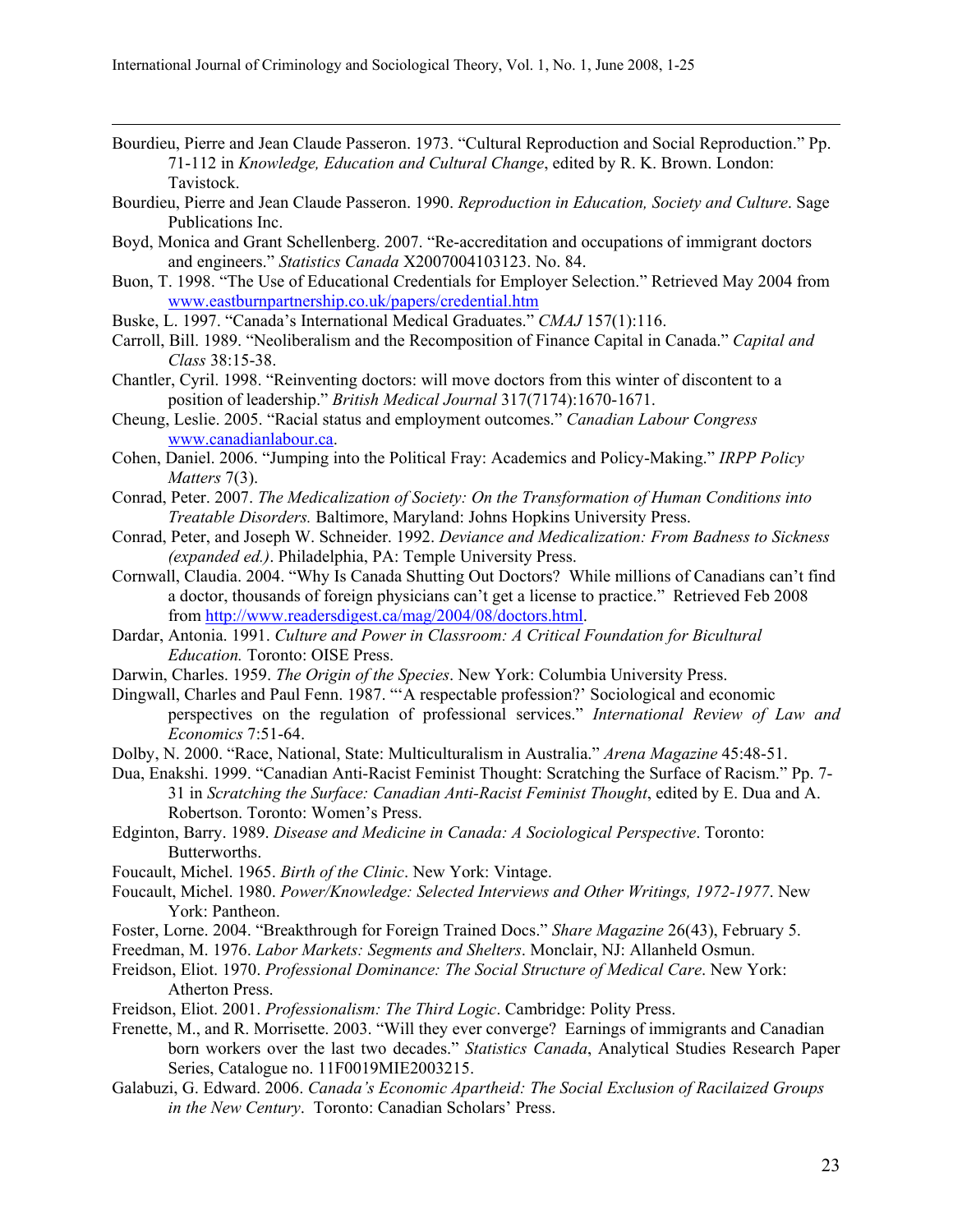Goffman, Erving. 1959. The Presentation of Self in Everyday Life. Garden City, NY: Doubleday.

- Grant, Kareen R. 1993. "Health and Health Care." Pp. 394-409 in Contemporary Sociology: Critical Perspectives, edited by P. S. Li and B. S. Bolaria. Toronto, On: Copp-Clark Pitman.
- Grillo, Trina and Stephanie M. Wildman. 1991. "Obscuring the Importance of Race: The Implication of Making Comparisons between Racism and Sexism (or Other-Isms)." Duke Law Journal 2:397-405.
- Gulli, Cathy and Kate Lunau. 2008. "Adding Fuel to the Doctors' Shortage." Retrieved Jan 2008 from http://www.macleans.ca/science/health/article.jsp?content=2008102 122329 6200&page=1
- Giroux, Henry A. 1983. Theory and Resistance in Education: A Pedagogy for the Opposition. South Hadley, Mass.: Bergin and Garvey Publishers.
- Hage, G. 1988. White Nation: Fantasies of White Supremacy in a Multicultural Society. Sydney, Australia: Pluto Press.
- Hanlon, G. 1988. "Professionalism as enterprise: Service class politics and the redefinition of professionalism." Sociology: The Journal of the British Sociological Association 32(1):43-63.
- Hawkins, Mike. 1997. Social Darwinism in European and American Thought, 1860-1945: Nature as Model and Nature as Threat. Cambridge, Mass.: Cambridge University Press.
- Henslin, James M., and Adie Nelson. 1996. A Down to Earth Approach to Sociology. Scarborough, On: Prentice-Hall.
- Hersch, Joni. 2007. "Profiling the New Immigrant Workers: The Effects of Skin Color and Height." Social Science Research Network Electronic Paper Collection, Working Paper no. 07-02. http://ssrn.com/abstract=927038.
- Hill, D. G. 1981. The Freedom-Seekers: Blacks in Early Canada. North York, On: Agincourt.
- Johnson, Richard. 1983. "What Is Cultural Studies Anyway?" Unpublished Stencilled Occasional Paper No. 74. Brimingham Centre for Contemporary Cultural Studies.
- King, J.E. 1991. "Dysconscious racism: Ideology, identity, and the miscalculation of teachers." Journal of Negro Education 60(2):9-27.
- Ko, Dennis T., Peter C. Austin, Benjamin T.B. Chan, and Jack V. Tu. 2005. "Quality of Care of International and Canadian Medical Graduates in Acute Mycoardial Infraction." American Medical Association. Arch Intern Med 165:458-463.
- Krahn, Harvey. 1998. "Social Stratification." Pp. 154-185 in New Society: Sociology for the 21<sup>st</sup> Century, edited by R. J. Brym. Toronto: Harcourt.
- Lewis, S., C. Donaldson, C. Mitton, and G. Currie. 2001. "The future of health care in Canada." British Medical Journal 323:926-929 (October 20).
- Marri, Anand R. 2003. "Multicultural Democracy: toward a better democracy." Intercultural Education 14(3):263-277.
- MacDermot, H. E. 1967. One Hundred Years of Medicine in Canada, 1867-1967. Toronto, On: McClelland and Stewart.
- McIntosh, Peggy. 1995. "White Privilege and Male Privilege: A Personal Account of Coming to See Correspondences through Work in Women's Studies." Pp. 76-87 in Race, Class and Gender: An Anthology, edited by M. A. Anderson and P. H. Collins. Belmont, CA: Wadsworth.
- Mead, Margaret. (1964). Continuities in Cultural Evolution. New Haven & London: Yale University Press.
- Minor, Horace. 1956. "Body Ritual among the Nacirema." American Anthropologist 58(3):503-507 June.
- Mitchinson, Wendy. 1991. The Name of Their Bodies: Women and Their Doctors in Victorian Canada. Toronto, On: University of Toronto Press.
- Montagu, Asley. 1972. Statement on Race: An Annotated Elaboration and Exposition of the Four Statements on Race. London: Oxford University Press.
- Picot, Garnett, Feng Hou, and Simon Coulombe. 2007. Chronic Low Income and Low-Income Dynamics